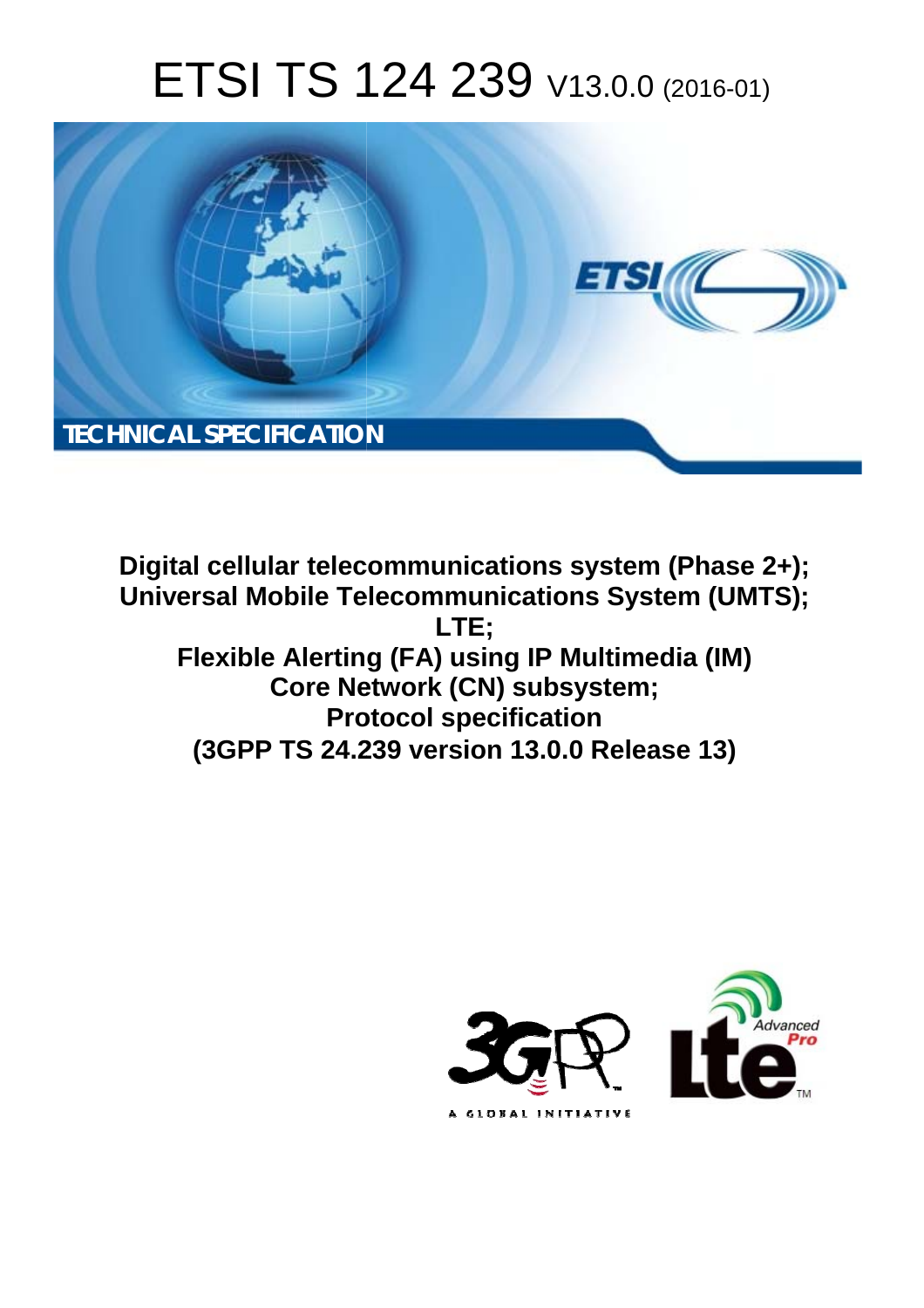Reference RTS/TSGC-0124239vd00

> Keywords GSM,LTE,UMTS

#### *ETSI*

#### 650 Route des Lucioles F-06921 Sophia Antipolis Cedex - FRANCE

Tel.: +33 4 92 94 42 00 Fax: +33 4 93 65 47 16

Siret N° 348 623 562 00017 - NAF 742 C Association à but non lucratif enregistrée à la Sous-Préfecture de Grasse (06) N° 7803/88

#### *Important notice*

The present document can be downloaded from: <http://www.etsi.org/standards-search>

The present document may be made available in electronic versions and/or in print. The content of any electronic and/or print versions of the present document shall not be modified without the prior written authorization of ETSI. In case of any existing or perceived difference in contents between such versions and/or in print, the only prevailing document is the print of the Portable Document Format (PDF) version kept on a specific network drive within ETSI Secretariat.

Users of the present document should be aware that the document may be subject to revision or change of status. Information on the current status of this and other ETSI documents is available at <http://portal.etsi.org/tb/status/status.asp>

If you find errors in the present document, please send your comment to one of the following services: <https://portal.etsi.org/People/CommiteeSupportStaff.aspx>

#### *Copyright Notification*

No part may be reproduced or utilized in any form or by any means, electronic or mechanical, including photocopying and microfilm except as authorized by written permission of ETSI.

The content of the PDF version shall not be modified without the written authorization of ETSI. The copyright and the foregoing restriction extend to reproduction in all media.

> © European Telecommunications Standards Institute 2016. All rights reserved.

**DECT**TM, **PLUGTESTS**TM, **UMTS**TM and the ETSI logo are Trade Marks of ETSI registered for the benefit of its Members. **3GPP**TM and **LTE**™ are Trade Marks of ETSI registered for the benefit of its Members and of the 3GPP Organizational Partners.

**GSM**® and the GSM logo are Trade Marks registered and owned by the GSM Association.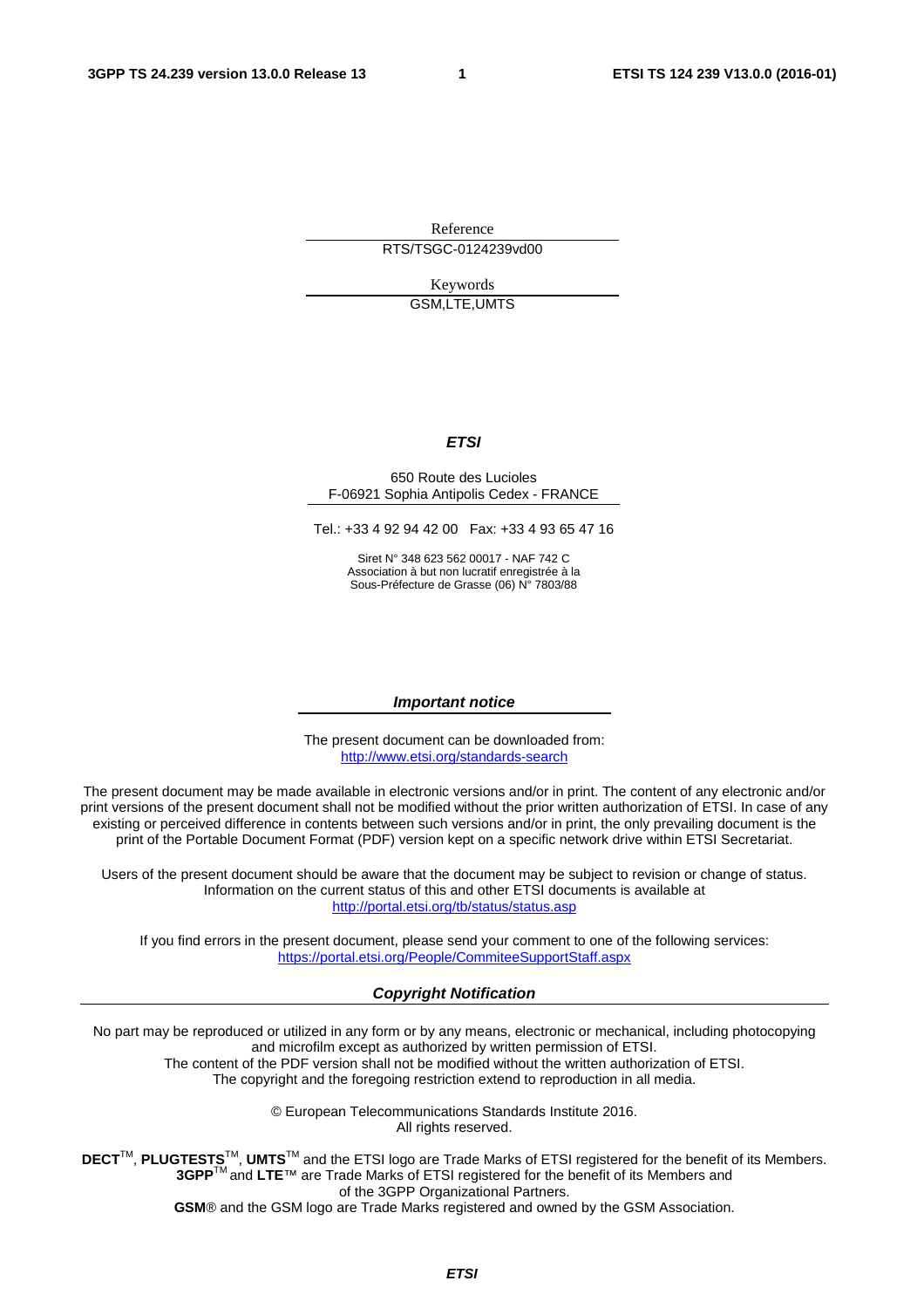## Intellectual Property Rights

IPRs essential or potentially essential to the present document may have been declared to ETSI. The information pertaining to these essential IPRs, if any, is publicly available for **ETSI members and non-members**, and can be found in ETSI SR 000 314: *"Intellectual Property Rights (IPRs); Essential, or potentially Essential, IPRs notified to ETSI in respect of ETSI standards"*, which is available from the ETSI Secretariat. Latest updates are available on the ETSI Web server [\(https://ipr.etsi.org/](https://ipr.etsi.org/)).

Pursuant to the ETSI IPR Policy, no investigation, including IPR searches, has been carried out by ETSI. No guarantee can be given as to the existence of other IPRs not referenced in ETSI SR 000 314 (or the updates on the ETSI Web server) which are, or may be, or may become, essential to the present document.

## Foreword

This Technical Specification (TS) has been produced by ETSI 3rd Generation Partnership Project (3GPP).

The present document may refer to technical specifications or reports using their 3GPP identities, UMTS identities or GSM identities. These should be interpreted as being references to the corresponding ETSI deliverables.

The cross reference between GSM, UMTS, 3GPP and ETSI identities can be found under [http://webapp.etsi.org/key/queryform.asp.](http://webapp.etsi.org/key/queryform.asp)

## Modal verbs terminology

In the present document "**shall**", "**shall not**", "**should**", "**should not**", "**may**", "**need not**", "**will**", "**will not**", "**can**" and "**cannot**" are to be interpreted as described in clause 3.2 of the [ETSI Drafting Rules](http://portal.etsi.org/Help/editHelp!/Howtostart/ETSIDraftingRules.aspx) (Verbal forms for the expression of provisions).

"**must**" and "**must not**" are **NOT** allowed in ETSI deliverables except when used in direct citation.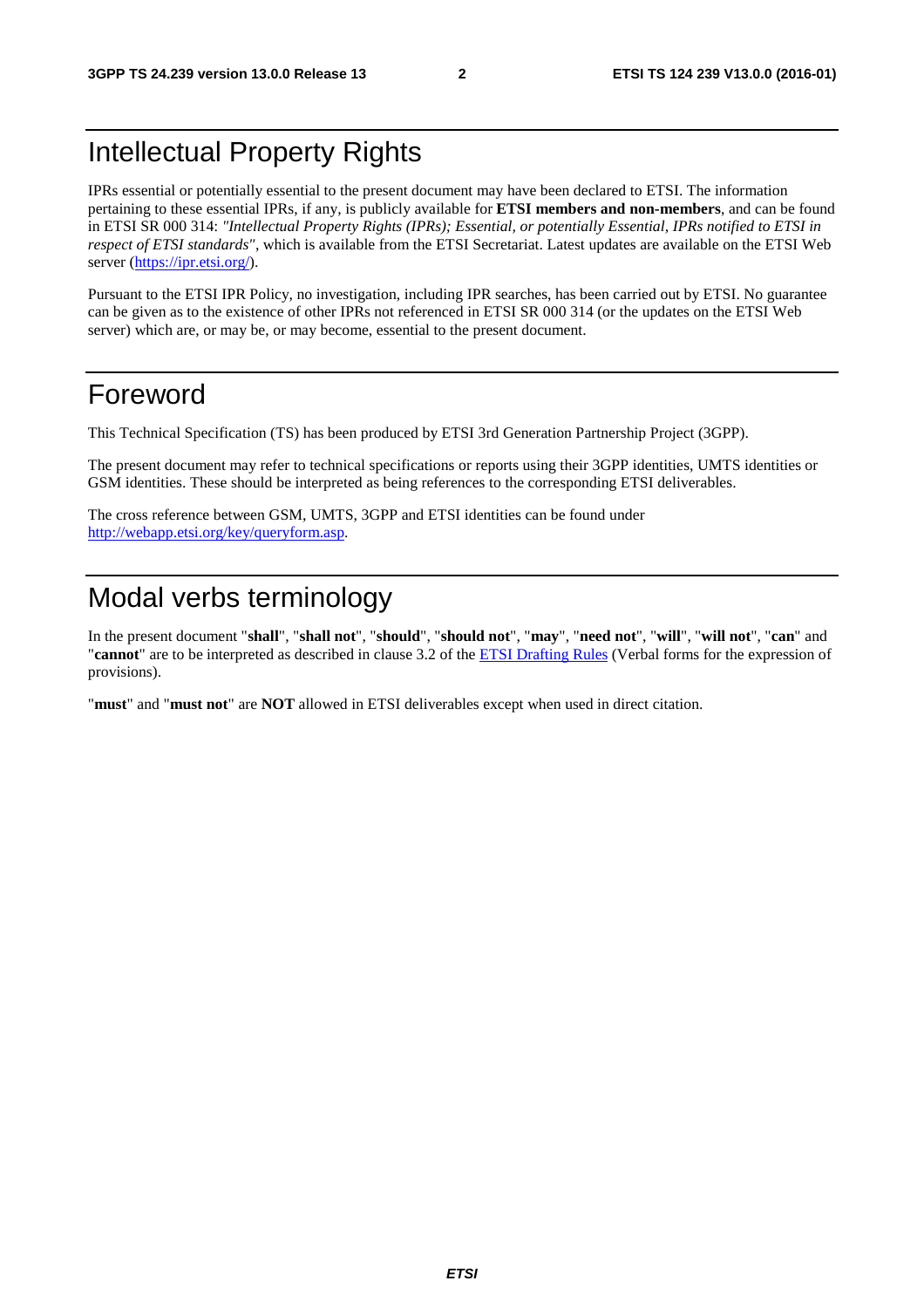$\mathbf{3}$ 

## Contents

| 1                  |  |  |  |  |  |
|--------------------|--|--|--|--|--|
| 2                  |  |  |  |  |  |
| 3                  |  |  |  |  |  |
| 3.1                |  |  |  |  |  |
| 3.2                |  |  |  |  |  |
| 4                  |  |  |  |  |  |
| 4.1                |  |  |  |  |  |
| 4.2                |  |  |  |  |  |
| 4.2.1              |  |  |  |  |  |
| 4.3                |  |  |  |  |  |
| 4.3.1              |  |  |  |  |  |
| 4.3.2              |  |  |  |  |  |
| 4.3.3              |  |  |  |  |  |
| 4.4                |  |  |  |  |  |
| 4.5                |  |  |  |  |  |
| 4.5.1              |  |  |  |  |  |
| 4.5.2<br>4.5.2.1   |  |  |  |  |  |
| 4.5.2.2            |  |  |  |  |  |
| 4.5.2.3            |  |  |  |  |  |
| 4.5.2.4            |  |  |  |  |  |
| 4.5.2.5            |  |  |  |  |  |
| 4.5.3              |  |  |  |  |  |
| 4.5.4              |  |  |  |  |  |
| 4.5.4.1            |  |  |  |  |  |
| 4.5.4.2            |  |  |  |  |  |
| 4.5.4.3            |  |  |  |  |  |
| 4.5.5              |  |  |  |  |  |
| 4.5.5.1            |  |  |  |  |  |
| 4.5.5.2            |  |  |  |  |  |
| 4.6                |  |  |  |  |  |
| 4.6.1              |  |  |  |  |  |
| 4.6.2              |  |  |  |  |  |
| 4.6.3              |  |  |  |  |  |
| 4.6.4              |  |  |  |  |  |
| 4.6.5              |  |  |  |  |  |
| 4.6.6              |  |  |  |  |  |
| 4.6.7              |  |  |  |  |  |
| 4.6.7.1<br>4.6.7.2 |  |  |  |  |  |
| 4.6.7.3            |  |  |  |  |  |
| 4.6.7.4            |  |  |  |  |  |
| 4.6.7.5            |  |  |  |  |  |
| 4.6.7.6            |  |  |  |  |  |
| 4.6.8              |  |  |  |  |  |
| 4.6.9              |  |  |  |  |  |
| 4.6.10             |  |  |  |  |  |
| 4.7                |  |  |  |  |  |
| 4.8                |  |  |  |  |  |
|                    |  |  |  |  |  |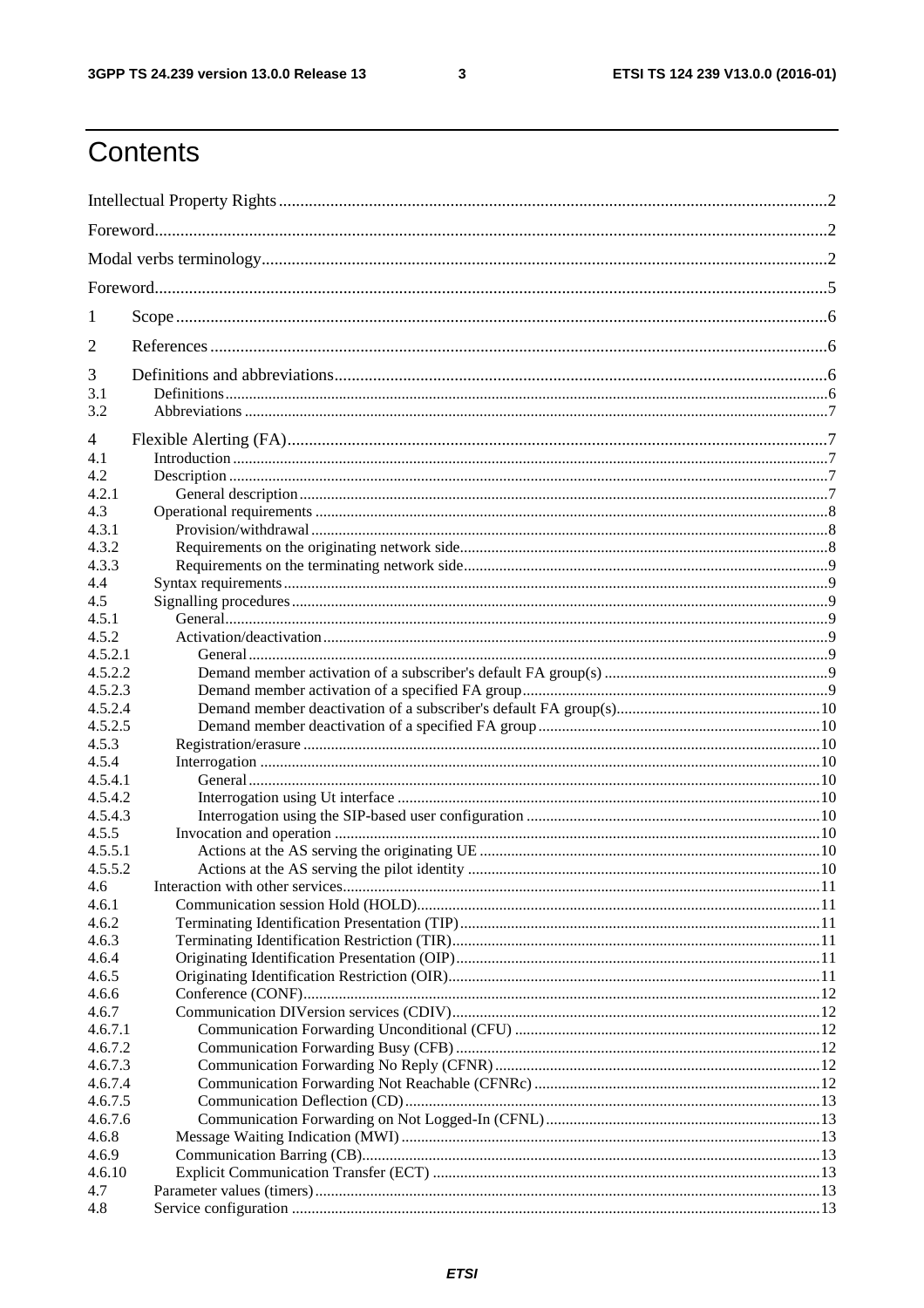$\overline{\mathbf{4}}$ 

| 4.8.1 |                               |                                                                                          |  |
|-------|-------------------------------|------------------------------------------------------------------------------------------|--|
| 4.8.2 |                               |                                                                                          |  |
| 4.8.3 |                               |                                                                                          |  |
|       | <b>Annex A (informative):</b> |                                                                                          |  |
|       |                               |                                                                                          |  |
| A.2   |                               |                                                                                          |  |
|       |                               |                                                                                          |  |
| A.3.1 |                               |                                                                                          |  |
| A.3.2 |                               | FA when UE#1 and UE#2 have resources available and UE#3 does not have required resources |  |
|       | <b>Annex B</b> (informative): |                                                                                          |  |
|       | <b>Annex C</b> (informative): |                                                                                          |  |
|       |                               |                                                                                          |  |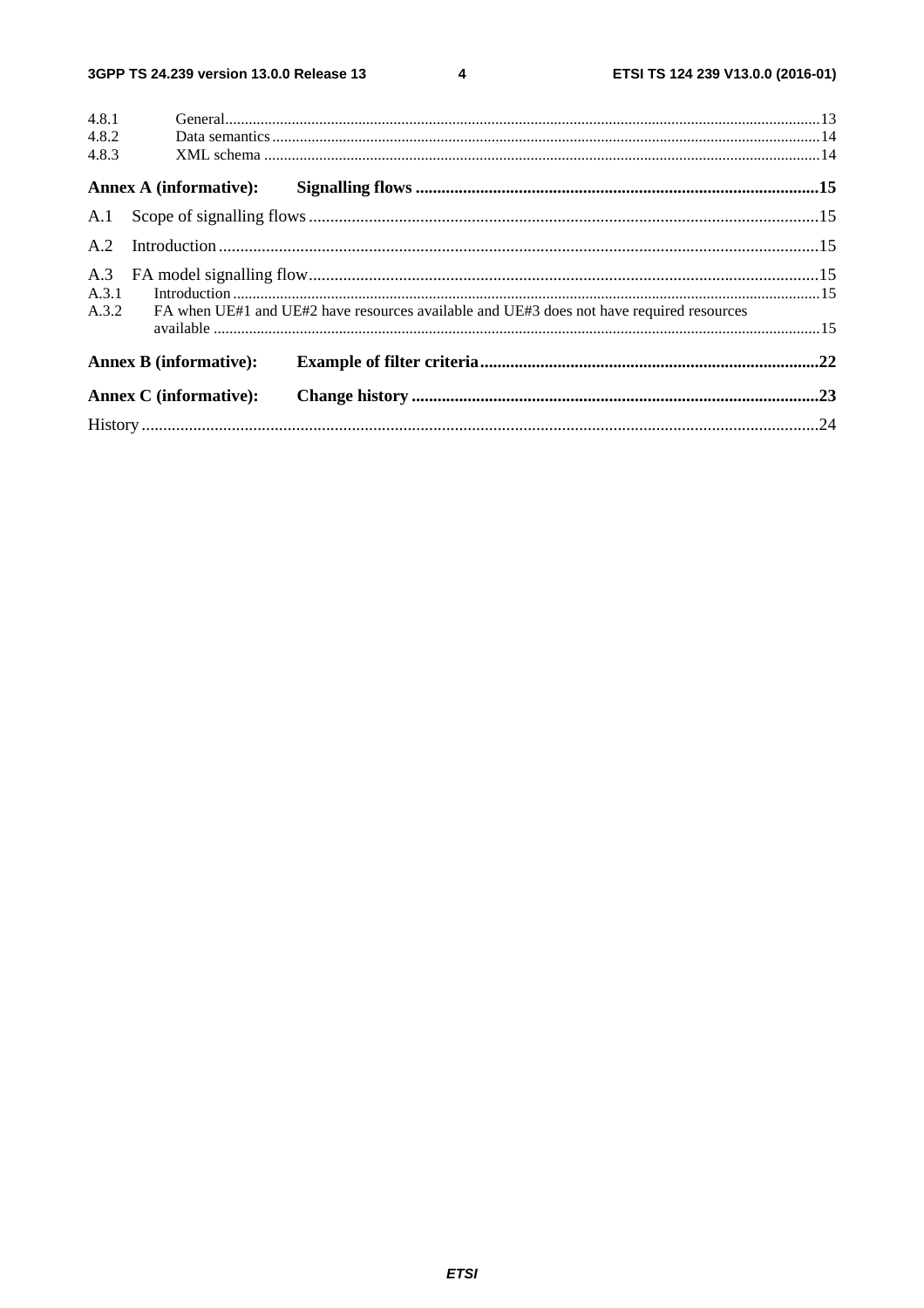## Foreword

This Technical Specification has been produced by the 3<sup>rd</sup> Generation Partnership Project (3GPP).

The contents of the present document are subject to continuing work within the TSG and may change following formal TSG approval. Should the TSG modify the contents of the present document, it will be re-released by the TSG with an identifying change of release date and an increase in version number as follows:

Version x.y.z

where:

- x the first digit:
	- 1 presented to TSG for information;
	- 2 presented to TSG for approval;
	- 3 or greater indicates TSG approved document under change control.
- y the second digit is incremented for all changes of substance, i.e. technical enhancements, corrections, updates, etc.
- z the third digit is incremented when editorial only changes have been incorporated in the document.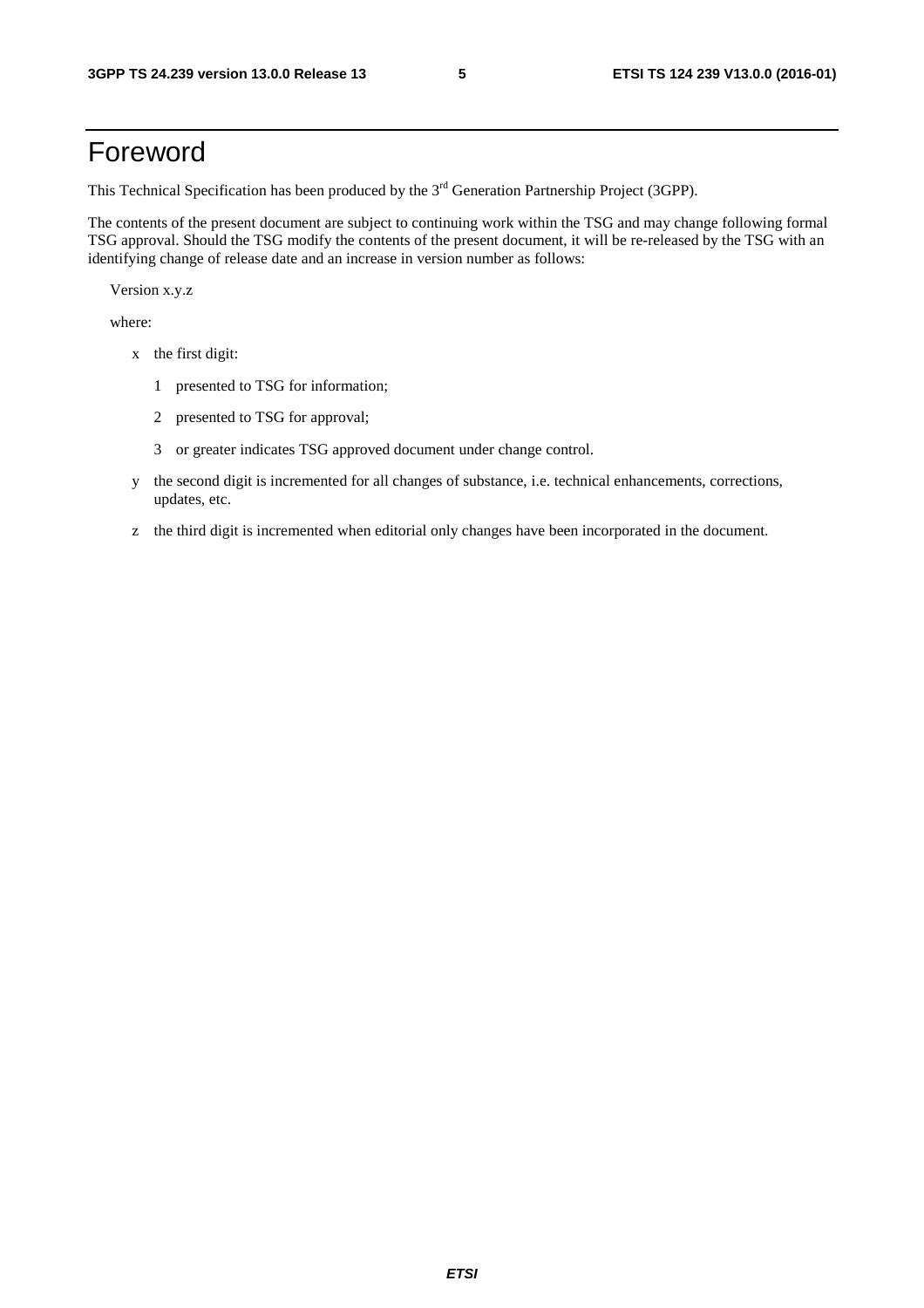## 1 Scope

The present document provides the protocol details for the Flexible Alerting supplementary service in the IP Multimedia (IM) Core Network (CN) subsystem based on the requirements from 3GPP TS 22.173 [2].

Flexible Alerting (FA) causes a call to a pilot identity to branch the call into several legs to alert several termination addresses (group members) simultaneously. The first leg to be answered is connected to the calling party. The other call legs are abandoned.

The present document is applicable to User Equipment (UE) and Application Servers (AS) which are intended to support the FA supplementary service.

## 2 References

The following documents contain provisions which, through reference in this text, constitute provisions of the present document.

- References are either specific (identified by date of publication, edition number, version number, etc.) or non-specific.
- For a specific reference, subsequent revisions do not apply.
- For a non-specific reference, the latest version applies. In the case of a reference to a 3GPP document (including a GSM document), a non-specific reference implicitly refers to the latest version of that document *in the same Release as the present document*.
- [1] 3GPP TR 21.905: "Vocabulary for 3GPP Specifications".
- [2] 3GPP TS 22.173: "IP Multimedia Core Network Subsystem (IMS) Multimedia Telephony Service and supplementary services; Stage 1".
- [3] 3GPP TS 23.002: "Network architecture".
- [4] 3GPP TS 24.238: "Session Initiation Protocol (SIP) based user configuration; Stage 3".
- [5] 3GPP TS 24.229: "Internet Protocol (IP) multimedia call control protocol based on Session Initiation Protocol (SIP) and Session Description Protocol (SDP); Stage 3".
- [6] 3GPP TS 24.623: "Extensible Markup Language (XML) Configuration Access Protocol (XCAP) over the Ut interface for Manipulating Simulation Services".
- [7] 3GPP TS 29.228: "IP Multimedia (IM) Subsystem Cx and Dx interfaces; Signalling flows and message contents".

## 3 Definitions and abbreviations

## 3.1 Definitions

For the purposes of the present document, the terms and definitions given in 3GPP TR 21.905 [1] and the following apply. A term defined in the present document takes precedence over the definition of the same term, if any, in 3GPP TR 21.905 [1].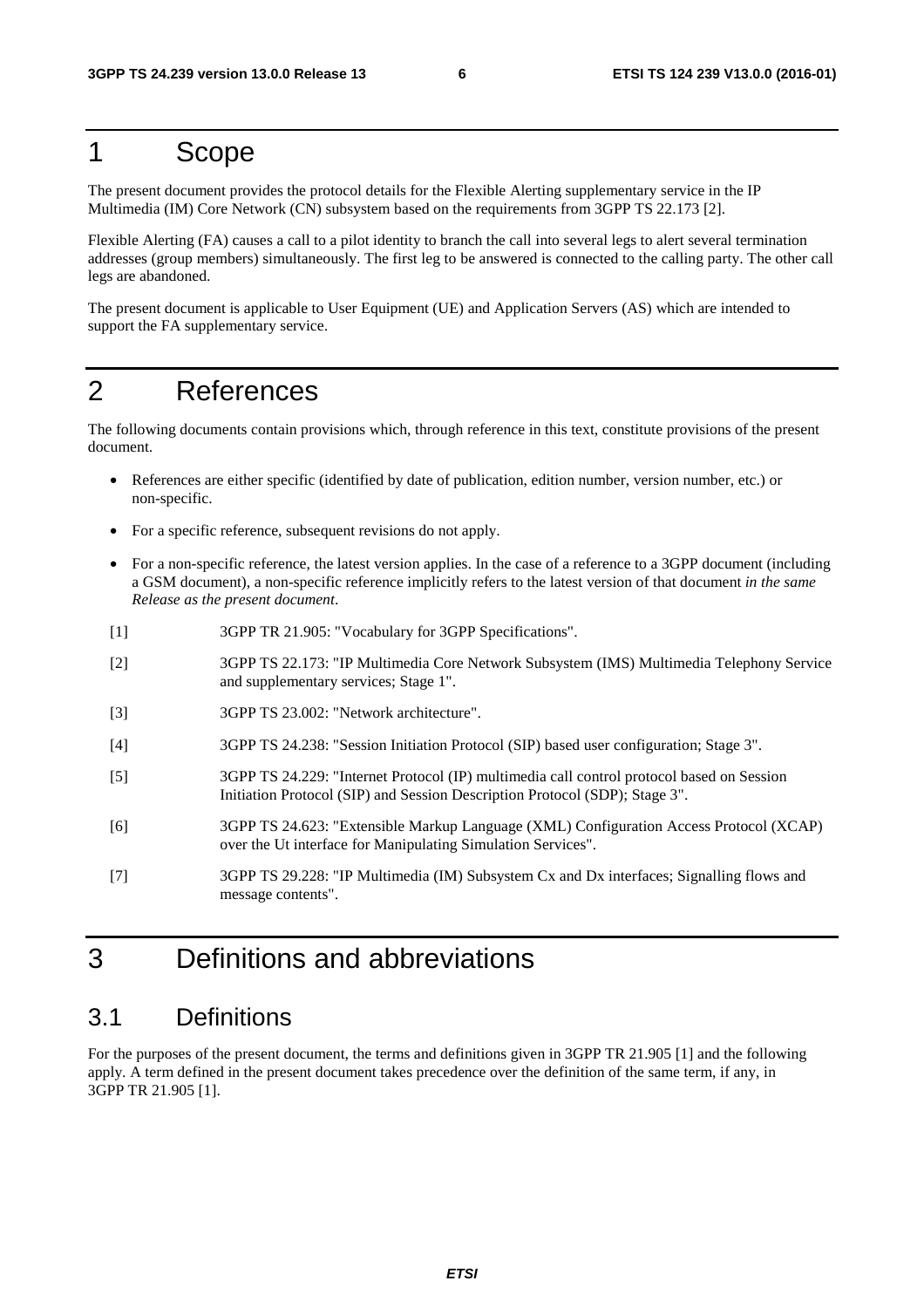## 3.2 Abbreviations

For the purposes of the present document, the abbreviations given in 3GPP TR 21.905 [1] and the following apply. An abbreviation defined in the present document takes precedence over the definition of the same abbreviation, if any, in 3GPP TR 21.905 [1].

| AS           | <b>Application Server</b> |
|--------------|---------------------------|
| CS.          | Circuit Switched          |
| CN           | Core Network              |
| FA           | <b>Flexible Alerting</b>  |
| <b>IP</b>    | Internet Protocol         |
| ĪΜ           | IP Multimedia             |
| <b>MMTEL</b> | Multimedia Telephony      |

## 4 Flexible Alerting (FA)

## 4.1 Introduction

Flexible Alerting (FA) causes a call to a Pilot Identity to branch the call into several legs to alert several termination addresses (group members) simultaneously. Additional calls may be delivered to the FA Pilot Identity at any time. The first leg to be answered is connected to the calling party. The other call legs are abandoned.

The members of an FA group are described by a list of termination addresses.

## 4.2 Description

### 4.2.1 General description

FA may be used for either a single user or multiple users. The difference between the two is in determining when the FA group is busy. In the single user case, the group is considered to be busy when one of the members is considered to be busy. In the multiple user case, the group is considered to be busy when all of the accessible members are considered to be busy. A member is considered to be busy when it cannot accept the presentation of another call.

The FA pilot identity may have features to manage incoming calls (e.g., Incoming Communications Barring). These features should take precedence over the corresponding features of individual members as described in subclause 4.6.

If an FA pilot identity is an FA member Identity, the FA member loses his or her individual incoming call features. In this case, the FA member's incoming call features are superseded by the incoming call features of the FA pilot identity.

If an FA pilot identity is not an FA member Identity, the features of the FA pilot identity may be changed only through user or service provider configuration.

FA does not affect the ability of an FA member to originate calls. FA may affect the ability of an FA member to receive calls.

If an FA member has only a single identity that is the same as the FA pilot identity, the FA member may not receive calls except through the FA pilot identity.

If an FA member has an identity different than the FA pilot identity, the FA member may receive calls as an individual as well as calls through the FA pilot identity. Such an FA member may use revertive calling (i.e., a call to itself) for other purposes, such as retrieval of voice mail.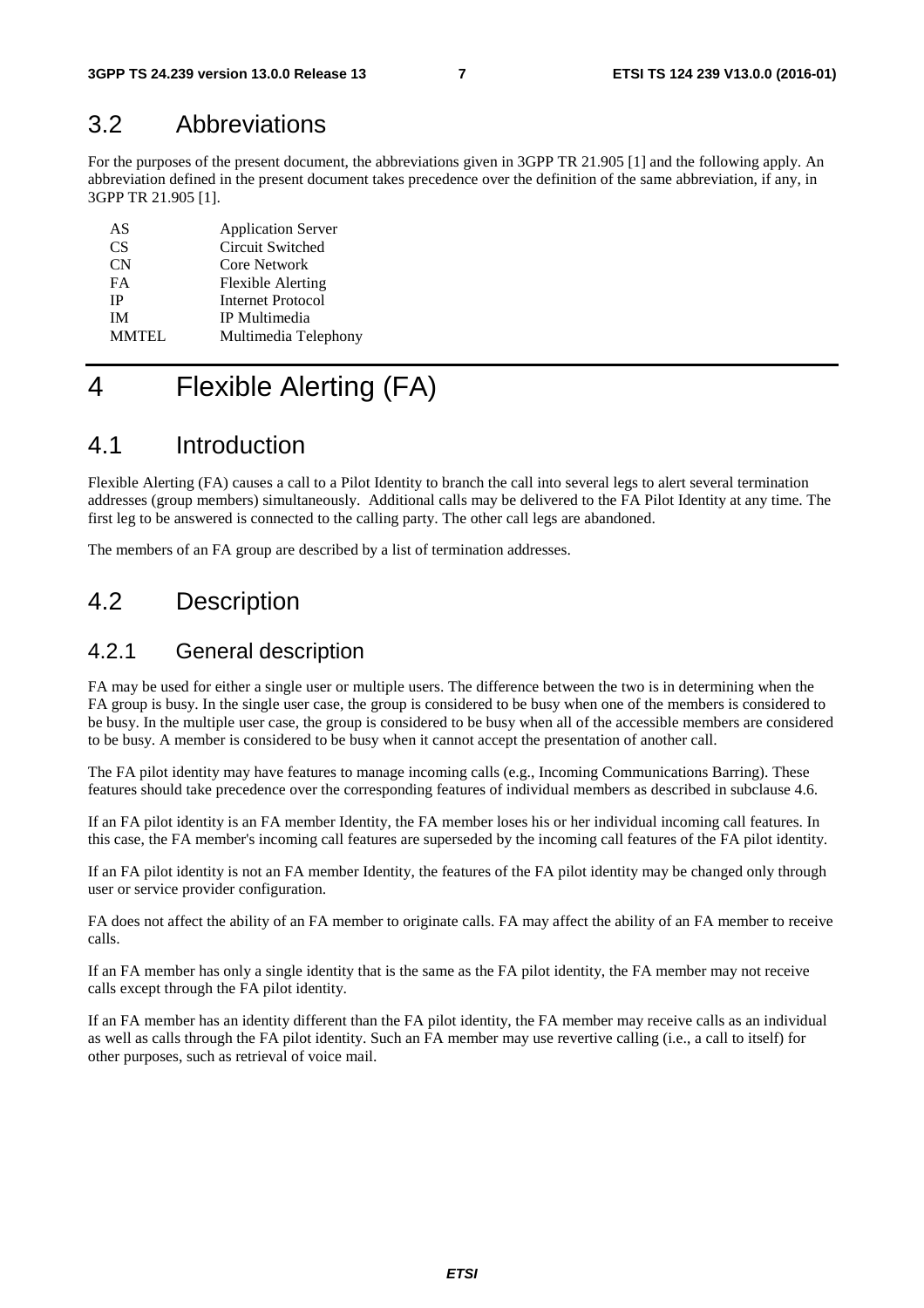## 4.3 Operational requirements

### 4.3.1 Provision/withdrawal

The FA service may be provided after prior arrangement with the service provider. The establishment of the initial constituency (membership) of the FA group, along with additions to or subtractions from the set of group members, is performed by the service provider.

The FA service may be withdrawn at the subscriber's request or for administrative reasons. Withdrawal of the FA service means dissolution of the FA group and results in calls to the Pilot Identity being treated as calls to a vacant identity. Withdrawal of the FA service is performed by the service provider.

As determined by service provider provisioning, the FA group may have the following subscription options, as summarized in table 4.3.1-1.

| <b>Subscription option values</b> | <b>Values</b>                                                                                                                     |
|-----------------------------------|-----------------------------------------------------------------------------------------------------------------------------------|
| Type                              | - Single User. The FA group is considered to be busy<br>when any member of the group is considered to be<br>busy.                 |
|                                   | - Multiple Users. The FA group is considered to be<br>busy when all accessible members of the group are<br>considered to be busy. |

As determined by service provider provisioning, the FA member may have the following subscription options, as summarized in table 4.3.1-2.

| <b>Subscription option values</b> | <b>Values</b>                                        |
|-----------------------------------|------------------------------------------------------|
| Membership                        | - Demand. An FA member is authorized to activate or  |
|                                   | deactivate his or her membership in the FA group(s). |
|                                   | - Permanent. An FA member is always a member of      |
|                                   | his or her registered FA group(s).                   |

If an FA group is of type 'demand activation', any configured FA member is able to, by means of user configuration, change their status in the FA group from 'active' to 'inactive' or from 'inactive' to 'active'. The FA member status options are summarized in table 4.3.1-3.

| Table 4.3.1-3: FA member status options |  |  |
|-----------------------------------------|--|--|
|-----------------------------------------|--|--|

| <b>Subscription option values</b> | <b>Values</b>                                          |
|-----------------------------------|--------------------------------------------------------|
| Status                            | - Active. An FA member is eligible to be alerted when  |
|                                   | a call is placed to the Pilot Identity.                |
|                                   | - Inactive. An FA member is not eligible to be alerted |
|                                   | when a call is placed to the Pilot Identity            |

Available user configuration actions for FA are described in subclause 4.5.2.

For user configuration of FA, the SIP-based user configuration capability as described in 3GPP TS 24.238 [4] or the Ut interface as described in 3GPP TS 24.623 [6] could be used. More detail is described in subclause 4.8.

Other possibilities for provisioning could be used too, like web based provisioning or pre-provisioning by the operator.

### 4.3.2 Requirements on the originating network side

There are no requirements on the originating network side for FA. FA is a terminating network side service.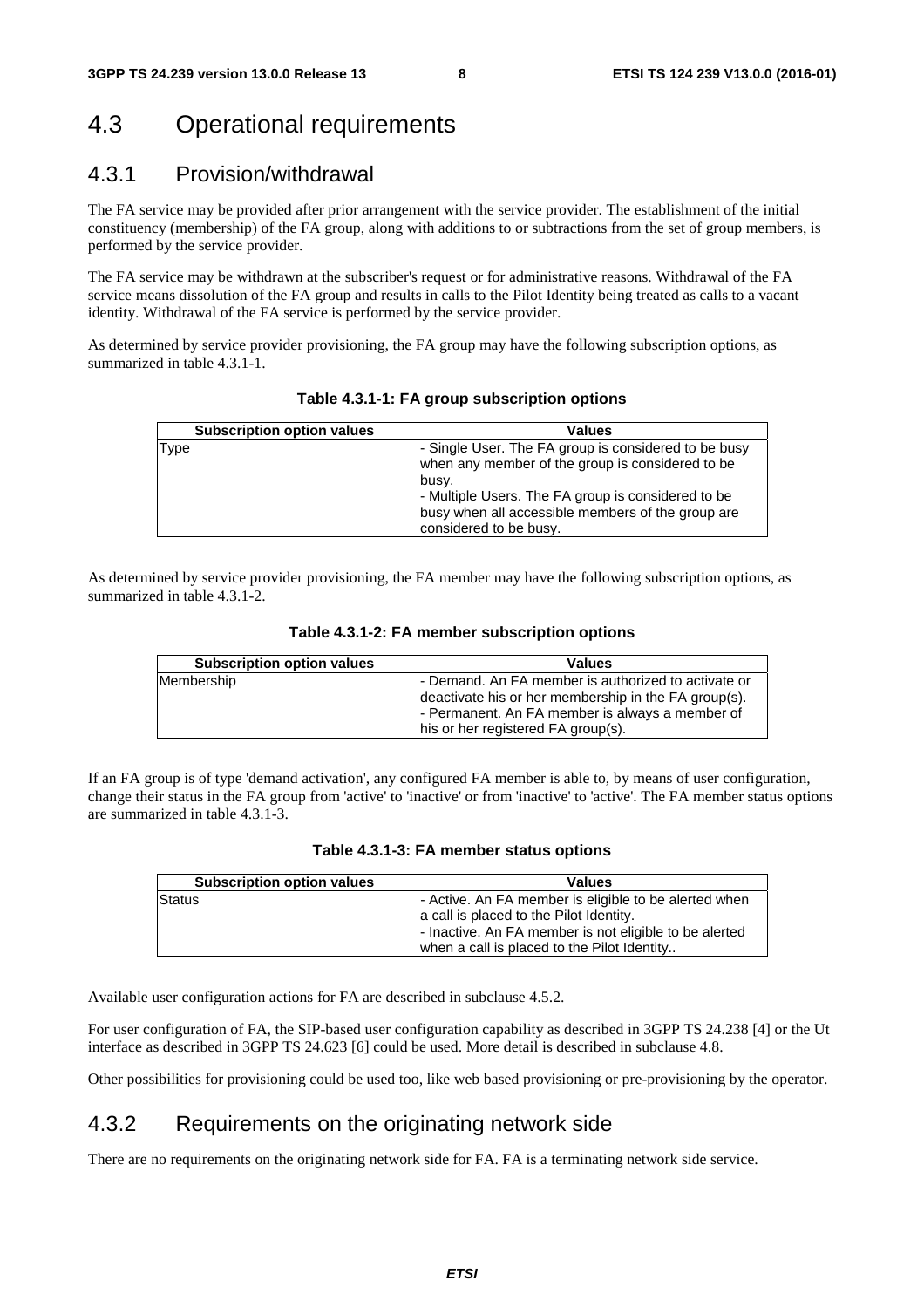## 4.3.3 Requirements on the terminating network side

The public user identity that represents the pilot identity of the FA group has an always-registered presence on the IM CN subsystem. The pilot identity is associated with a typical IM CN subsystem user service profile.

## 4.4 Syntax requirements

There are no special SIP syntax requirements for the FA service. The FA service is invoked when an IM CN subsystem session is terminated to the pilot identity of an FA group.

## 4.5 Signalling procedures

## 4.5.1 General

For user configuration of the FA service by a member of the FA group, either the Ut interface or the SIP-based user configuration capability (as specified by 3GPP TS 24.238 [4]) should be used.

The enhancements to the XML schema for use over the Ut interface are described in subclause 4.8.

NOTE: Other possibilities for user configuration, such as web-based provisioning, are outside the scope of the present document.

### 4.5.2 Activation/deactivation

### 4.5.2.1 General

The FA service is activated at provisioning and deactivated at withdrawal.

For an FA group that is of type 'demand activation', activation or deactivation of membership is accomplished by means of user configuration and may be achieved by using either:

- the Ut interface using XCAP as enabling protocol as described in 3GPP TS 24.623 [6]; or
- SIP based user configuration as described in 3GPP TS 24.238 [3];
- NOTE: Other possibilities for user configuration, such as web-based provisioning or pre-provisioning by the operator are outside the scope of the present document, but are not precluded.

The enhancements to the XML schema for use over the Ut interface are described in subclause 4.9.

#### 4.5.2.2 Demand member activation of a subscriber's default FA group(s)

For an FA group that is of type 'demand activation', an FA member may activate his or her membership in the subscriber's default FA group(s) by specifying the FA membership activation feature code:

An example of the code is: \*FC

If the activation is accepted, the system shall indicate success with feature confirmation treatment.

#### 4.5.2.3 Demand member activation of a specified FA group

For an FA group that is of type 'demand activation', an FA member may activate his or her membership in a particular FA group by specifying the FA membership activation feature code and a specific FA pilot identity:

An example of the code is:  $*FC + FA$  pilot identity

If the activation is accepted, the system shall indicate success with feature confirmation treatment.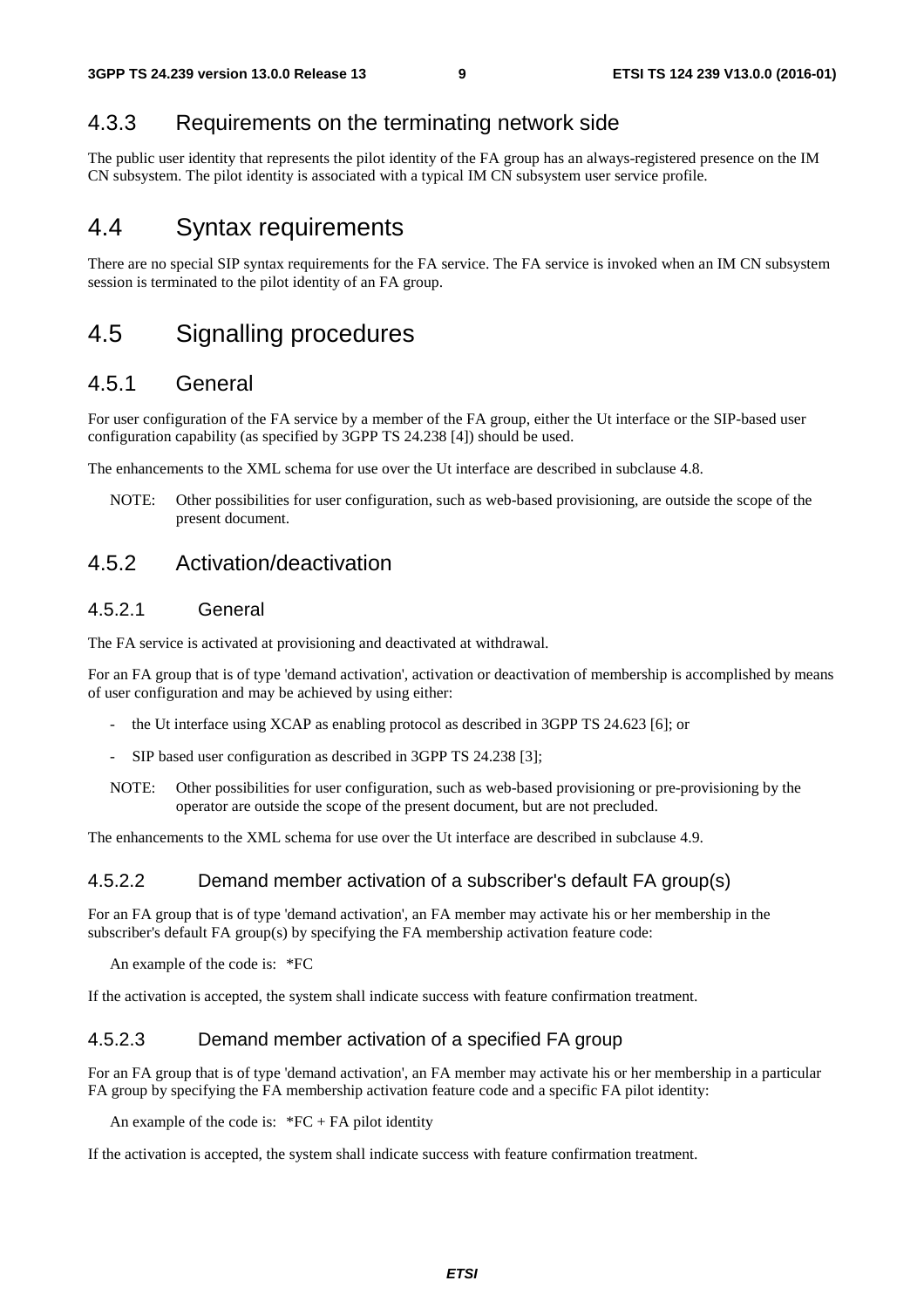### 4.5.2.4 Demand member deactivation of a subscriber's default FA group(s)

For an FA group that is of type 'demand activation', an FA member may deactivate his or her membership in the subscriber's default FA group(s) by specifying the FA membership deactivation feature code:

An example of the code is: \*FC0

If the deactivation is accepted, the system shall indicate success with feature confirmation treatment.

#### 4.5.2.5 Demand member deactivation of a specified FA group

For an FA group that is of type 'demand activation', an FA member may deactivate his or her membership in a particular FA group by specifying the FA membership deactivation feature code and a specific FA pilot identity:

An example of the code is:  $*FC0 + FA$  pilot identity

If the deactivation is accepted, the system shall indicate success with feature confirmation treatment.

### 4.5.3 Registration/erasure

Individual members of the FA group may be added or deleted at any time by the service provider.

### 4.5.4 Interrogation

#### 4.5.4.1 General

For interrogation, the mechanisms described in subclause 4.5.1 should be used.

#### 4.5.4.2 Interrogation using Ut interface

The enhancements to the XML schema for use over the Ut interface are described in subclause 4.9.

#### 4.5.4.3 Interrogation using the SIP-based user configuration

For an FA group that is of type 'demand activation', an FA member may interrogate his or her membership status in the subscriber's default FA group(s) by specifying the FA membership interrogation feature code:

An example of the code is: \*FC1

For an FA group that is of type 'demand activation', an FA member may interrogate his or her membership status in a particular FA group by specifying the FA membership interrogation feature code and a specific FA pilot identity:

An example of the code is:  $*FC1 + FA$  pilot identity

NOTE 1: The response to such interrogation is not specified for the FA service. AS interactions with the MRF over the CR reference point or a solution based on IVR can be used as a possible interrogation response.

### 4.5.5 Invocation and operation

#### 4.5.5.1 Actions at the AS serving the originating UE

There are no procedures at the originating AS relevant to the FA service.

#### 4.5.5.2 Actions at the AS serving the pilot identity

Procedures specified in 3GPP TS 24.229 [5] for an AS acting as a routing B2BUA shall apply, with the additions described in this subclause.

The AS shall support procedures of notification about registration status defined in subclause 5.7.1.1 of 3GPP TS 24.229 [5].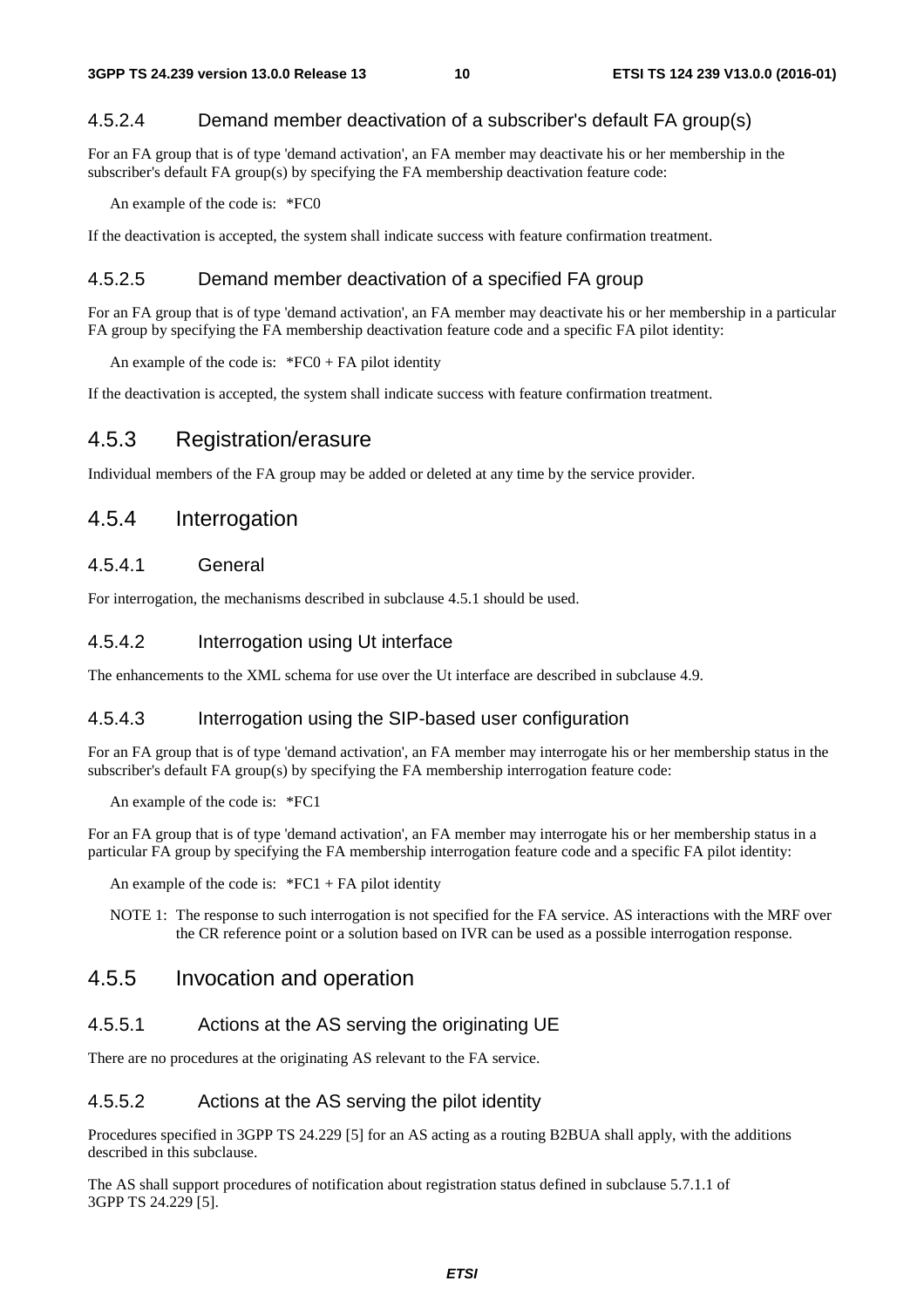Upon receiving an incoming SIP INVITE request destined to the pilot identity, based on operator policy the AS shall either:

- 1) Alert the UEs of FA member identities in parallel by sending the SIP INVITE request to all the member identities within the FA group; or
- 2) alert the UEs of the FA member identities sequentially by sending the SIP INVITE request to the Public User Identities of the FA group or to their specifc registered UEs in sequence, either progressing through the group based on failure to respond from the UE (the nature of the failures used is based on nature of the implementation) or on a fixed and locally configured timer.
- NOTE 1: The order in which members of the FA group and their registered UEs are alerted depends on applicationspecific criteria (including static preferences, last used device, last registered device).
- NOTE 2: Two mechanisms for the AS to select a specific registered UE for a registered Public User Identity are, 1) the AS can set the Request-URI of the INVITE request to the public GRUU of the selected UE, if available, 2) insert in the INVITE request the Accept-Contact header field containing a sip.instance media feature tag equal to the instance-id associated to the selected UE and the "require" and the "explicit" tags.

Upon receiving a SIP 200 (OK) response to the SIP INVITE request from a member UE, the AS shall:

- send SIP CANCEL request to cancel any outstanding SIP INVITE request other member UEs that have not sent a final response; and
- send the SIP 200 (OK) response for the SIP INVITE request to the originating UE.

For a single-user FA group, if the AS receives SIP 486 (Busy Here) response from any of the member UEs before receiving SIP 2xx responses, the AS shall:

- send SIP CANCEL request to cancel any outstanding SIP INVITE request other member UEs that have not sent a final response; and
- send the SIP 486 (Busy Here) response to the originating UE.

For a multiple-user FA group, if the AS receives SIP 486 (Busy Here) responses from each (all) of the member UEs, the AS shall send a SIP 486 (Busy Here) response to the originating UE.

## 4.6 Interaction with other services

### 4.6.1 Communication session Hold (HOLD)

No impact, i.e. neither service shall affect the operation of the other service.

### 4.6.2 Terminating Identification Presentation (TIP)

If the FA pilot identity did not apply TIR, the termination identification is the FA pilot identity.

## 4.6.3 Terminating Identification Restriction (TIR)

If the FA pilot identity has TIR activated, the termination identification is not presented.

## 4.6.4 Originating Identification Presentation (OIP)

If the FA pilot identity has OIP activated, incoming calls to the FA pilot identity apply OIP to the members of the FA group.

## 4.6.5 Originating Identification Restriction (OIR)

No impact, i.e. neither service shall affect the operation of the other service.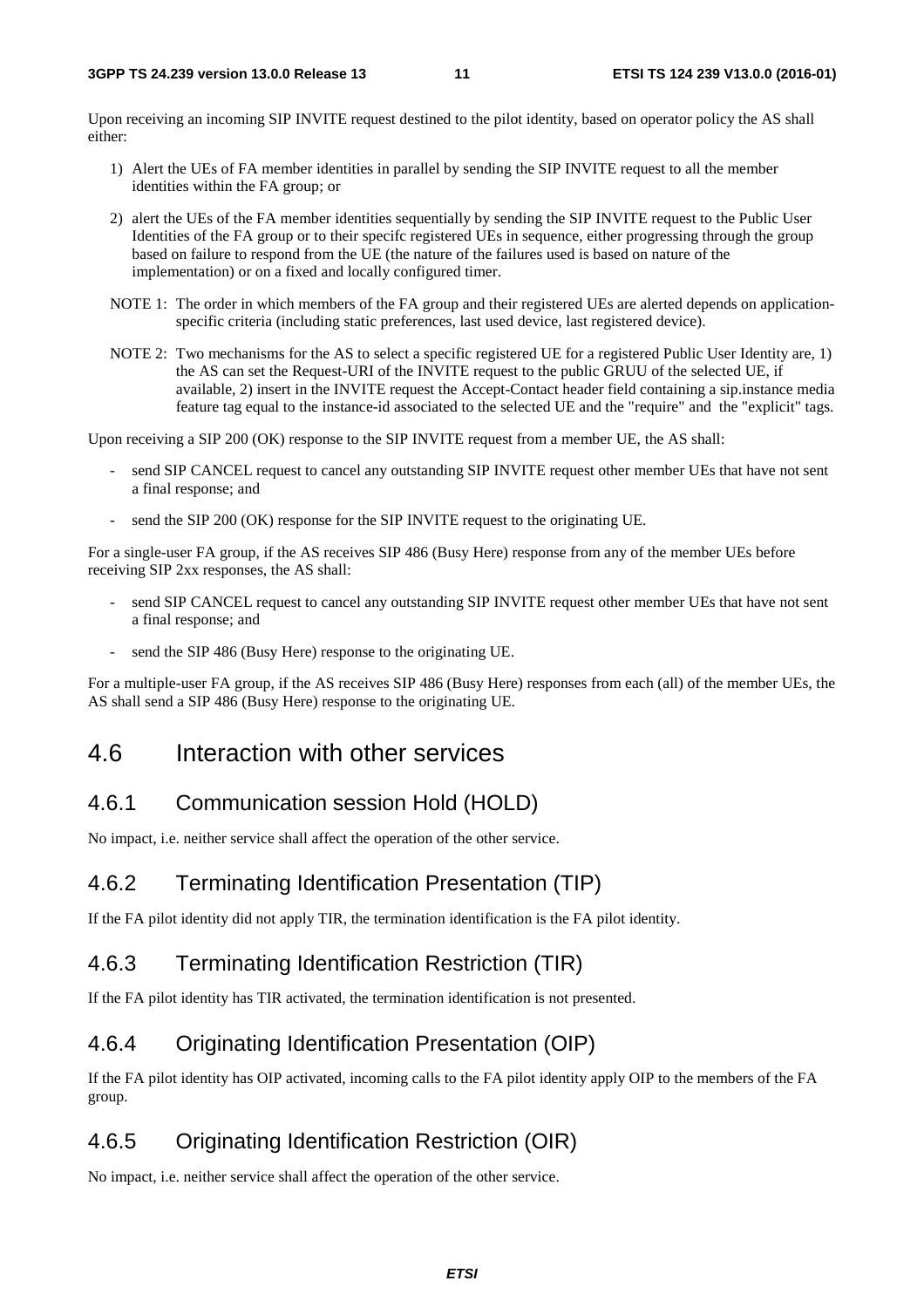## 4.6.6 Conference (CONF)

No impact, i.e. neither service shall affect the operation of the other service.

## 4.6.7 Communication DIVersion services (CDIV)

### 4.6.7.1 Communication Forwarding Unconditional (CFU)

CFU is applicable to FA. If CFU is active for the Pilot Identity, the FA AS shall perform the procedures related to CFU prior to executing the FA service.

CFU of the FA Pilot Identity takes precedence over CFU of the individual FA members. That is, if both the FA Pilot Identity and an FA member have CFU active, CFU treatment is determined by the Pilot Identity's service profile.

A forwarded communication can invoke the FA supplementary service.

### 4.6.7.2 Communication Forwarding Busy (CFB)

CFB of the FA Pilot Identity shall apply to calls to the Pilot Identity when CFB is active and the FA group is considered to be busy. CFB takes precedence over FA. If CFB is active for the Pilot Identity, the FA AS shall perform the procedures related to CFB prior to executing the FA service.

CFB of the FA Pilot Identity takes precedence over CFB of the individual FA members. That is, if both the FA Pilot Identity and an FA member have CFB active, CFB treatment is determined by the Pilot Identity's service profile.

If while a call to the Pilot Identity remains in progress, and the FA group has not yet been considered busy, yet an individual call leg (i.e. FA member) is reported 'busy' and its associated service profile does have CFB active, the CFB service should be invoked on behalf of that member.

A forwarded communication can invoke the FA supplementary service.

### 4.6.7.3 Communication Forwarding No Reply (CFNR)

CFNR of the FA Pilot Identity shall apply to calls to the Pilot Identity when CFNR is active and the call is not or cannot be answered for reason that there is no reply from any of the FA members. CFNR takes precedence over FA. If CFNR is active for the Pilot Identity, the FA AS shall perform the procedures related to CFNR prior to executing the FA service.

CFNR of the FA Pilot Identity takes precedence over CFNR of the individual FA members. That is, if both the FA Pilot Identity and an FA member have CFNR active, CFNR treatment is determined by the Pilot Identity's service profile.

If while a call to the Pilot Identity remains in progress, and the criteria to invoke the CFNR service is met with respect to an individual call leg (i.e. FA member), the CFNR service should be invoked on behalf of that member.

If FA group is of type "Multiple Users", and not all users return a SIP 486 (Busy Here) response, and the other FA members within the FA group do not reply or are not logged in, then CFNR of the FA Pilot Identity shall apply.

A forwarded communication can invoke the FA supplementary service.

### 4.6.7.4 Communication Forwarding Not Reachable (CFNRc)

CFNRc of the FA Pilot Identity shall apply to calls to the Pilot Identity when CFNRc is active and the call is not or cannot be answered for reason that none of the FA members is reachable. CFNRc takes precedence over FA. If CFNRc is active for the Pilot Identity, the FA AS shall perform the procedures related to CFNRc prior to executing the FA service.

CFNRc of the FA Pilot Identity takes precedence over CFNRc of the individual FA members. That is, if both the FA Pilot Identity and an FA member have CFNRc active, CFNRc treatment is determined by the Pilot Identity's service profile.

If while a call to the Pilot Identity remains in progress, and the criteria to invoke the CFNRc service is met with respect to an individual call leg (i.e. FA member), the CFNRc service should be invoked on behalf of that member.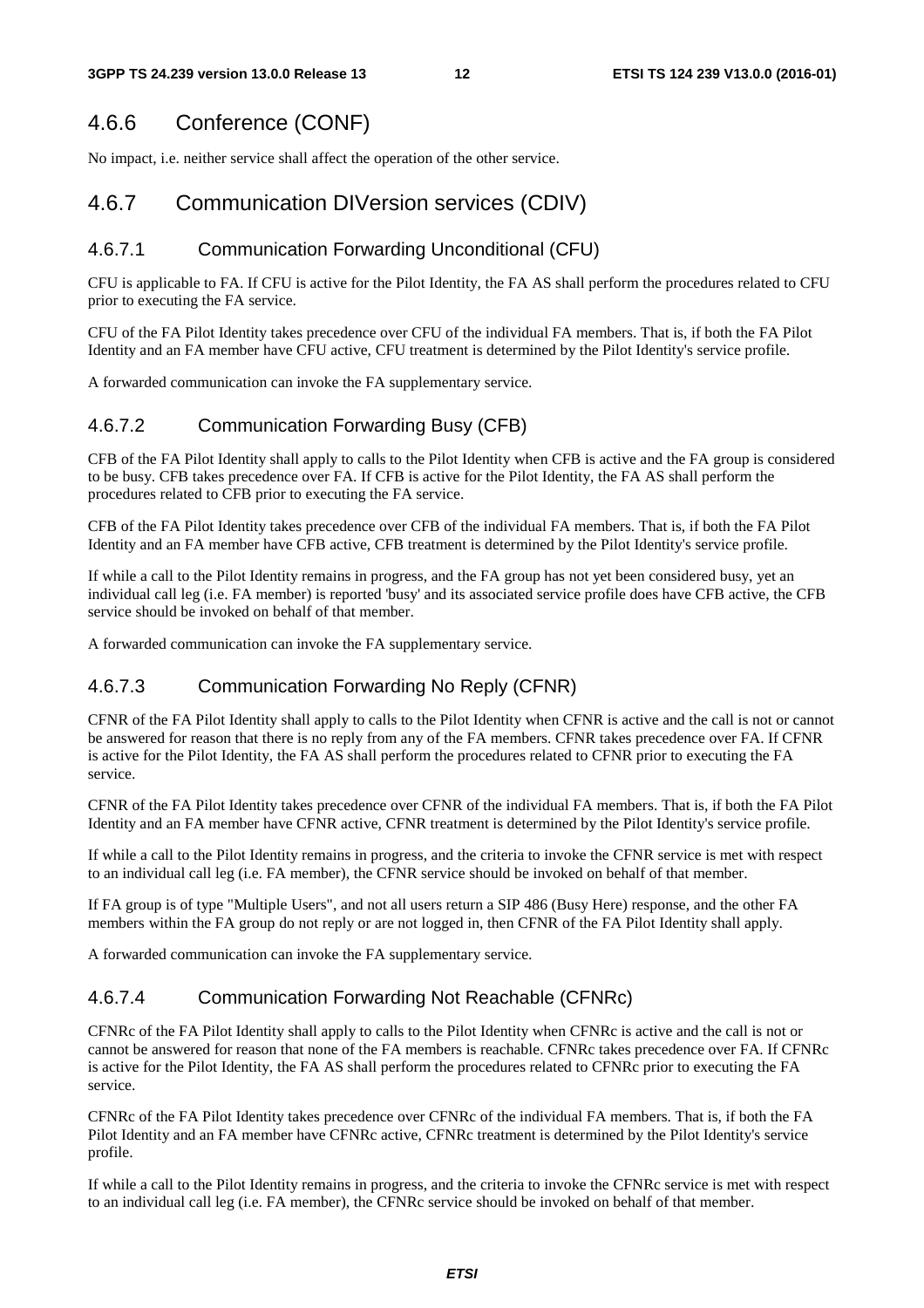A forwarded communication can invoke the FA supplementary service.

#### 4.6.7.5 Communication Deflection (CD)

No impact, i.e. neither service shall affect the operation of the other service. CD does not apply to the Pilot Identity.

A forwarded communication can invoke the FA supplementary service.

#### 4.6.7.6 Communication Forwarding on Not Logged-In (CFNL)

CFNL of the FA Pilot Identity shall apply to calls to the Pilot Identity when CFNL is active and the call is not or cannot be answered for reason that none of the FA members is logged-in. CFNL takes precedence over FA. If CFNL is active for the Pilot Identity, the FA AS shall perform the procedures related to CFNL prior to executing the FA service.

CFNL of the FA Pilot Identity takes precedence over CFNL of the individual FA members. That is, if both the FA Pilot Identity and an FA member have CFNL active, CFNL treatment is determined by the Pilot Identity's service profile.

If while a call to the Pilot Identity remains in progress, and the criteria to invoke the CFNL service is met with respect to an individual call leg (i.e. FA member), the CFNL service should be invoked on behalf of that member.

A forwarded communication can invoke the FA supplementary service.

### 4.6.8 Message Waiting Indication (MWI)

No impact, i.e. neither service shall affect the operation of the other service.

## 4.6.9 Communication Barring (CB)

Incoming Communications Barring (ICB) and Anonymous Call Rejection (ACR) of the FA pilot identity take precedence over FA. That is, calls to the FA pilot identity with ICB/ACR active are checked for the ICB/ACR first. If the call is not allowed by ICB/ACR, the call is refused. If the call is accepted by ICB/ACR, the call is given FA treatment.

ICB/ACR may apply for individual FA members for calls to the FA pilot identity. FA calls destined to a particular FA member may, after screening against the FA pilot identity, be screened against a FA member's screening list to prevent the unintended delivery of a call to a member. If the second screening fails, the member should be considered inaccessible and the call should be attempted to be delivered to another member. The screening of all the members pertaining to an FA group shall be done so that all members are alerted at nearly the same time.

## 4.6.10 Explicit Communication Transfer (ECT)

No impact, i.e. neither service shall affect the operation of the other service.

## 4.7 Parameter values (timers)

No timers for FA service are defined.

## 4.8 Service configuration

### 4.8.1 General

Flexible Alerting documents are sub-trees of the *simservs* XML document specified in 3GPP TS 24.623 [6]. As such, Originating Identity documents use the XCAP application usage in 3GPP TS 24.623 [6].

**Data semantics:** The semantics of the Flexible Alerting XML configuration document is specified in subclause 4.8.2.

**XML schema:** Implementations in compliance with the present document shall implement the XML schema that minimally includes the XML Schema defined in subclause 4.8.3 and the *simservs* XML schema specified in subclause 6.3 of 3GPP TS 24.623 [6].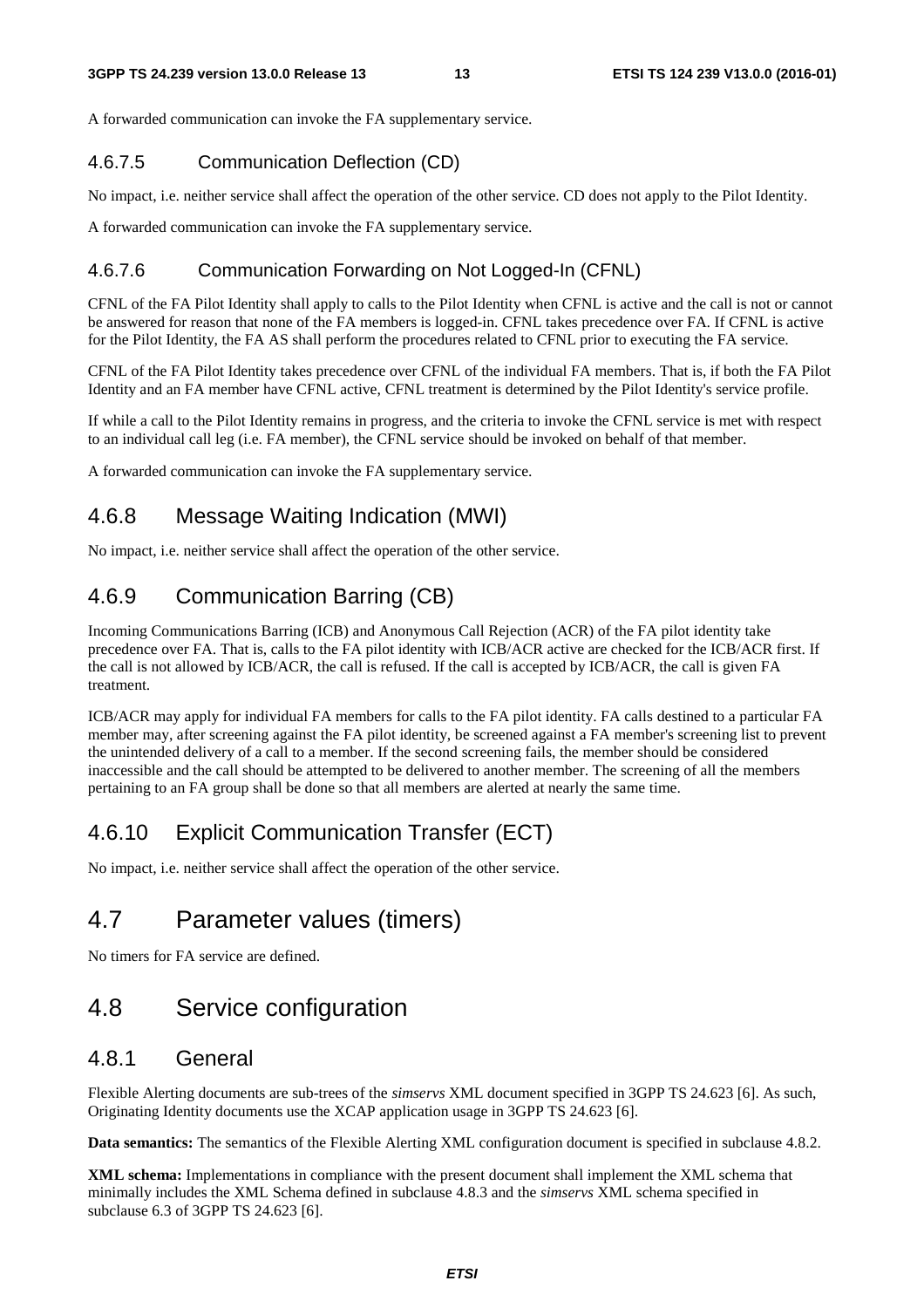An instance of an Flexible Alerting document is shown:

```
<?xml version="1.0" encoding="UTF-8"?> 
<simservs xmlns="http://uri.etsi.org/ngn/params/xml/simservs/xcap" 
xmlns:xsi="http://www.w3.org/2001/XMLSchema-instance"> 
    <flexible-alerting-default active="true"/> 
    <flexible-alerting-specific active="true"> 
       <identity>sip:pilot_identity@home1.net</identity> 
    </flexible-alerting-specific> 
</simservs>
```
### 4.8.2 Data semantics

For an FA group that is of type 'demand activation':

- an FA member man activate or deactivate their membership from their default FA groups using the active attribute of the <flexible-alerting-default> service element.
- an FA member may activate or deactivate their membership from a particular FA group identified by its Pilot Identity using the active attribute of the  $\le$ identity> service element. The Pilot Identity of the FA group is configured in the <identity> element as a URI.
- an FA member may deactivate all their Specific FA groups by setting the active attribute of the <flexiblealerting-specific> service element to "false".

## 4.8.3 XML schema

```
<?xml version="1.0" encoding="UTF-8"?> 
<xs:schema targetNamespace="http://uri.etsi.org/ngn/params/xml/simservs/xcap" 
xmlns:ss="http://uri.etsi.org/ngn/params/xml/simservs/xcap" 
xmlns:xs="http://www.w3.org/2001/XMLSchema" elementFormDefault="qualified" 
attributeFormDefault="unqualified"> 
    <xs:include schemaLocation="XCAP.xsd"/> 
    <xs:element name="flexible-alerting-default" type="ss:simservType" 
substitutionGroup="ss:absService"> 
        <xs:annotation> 
             <xs:documentation>Flexible Alerting Default Groups Membership 
              </xs:documentation> 
        </xs:annotation> 
    </xs:element> 
    <xs:element name="flexible-alerting-specific" substitutionGroup="ss:absService"> 
        <xs:annotation> 
             <xs:documentation>Flexible Alerting Specific Groups Membership 
              </xs:documentation> 
        </xs:annotation> 
        <xs:complexType> 
             <xs:complexContent> 
                 <xs:extension base="ss:simservType"> 
                    <xs:sequence> 
                         <xs:element name="identity" minOccurs="0" maxOccurs="unbounded"> 
                               <xs:complexType> 
                                   <xs:simpleContent> 
                                       <xs:extension base="xs:anyURI"> 
                                            <xs:attribute name="active" type="xs:boolean" use="optional" 
                         \det \left( \frac{1}{2} \right) </xs:extension> 
                                   </xs:simpleContent> 
                               </xs:complexType> 
                          </xs:element> 
                          <xs:any namespace="##other" minOccurs="0" maxOccurs="unbounded" 
                         processContents="lax"/> 
                    </xs:sequence> 
                    <xs:anyAttribute namespace="##other"/> 
                 </xs:extension> 
             </xs:complexContent> 
        </xs:complexType> 
    </xs:element> 
</xs:schema>
```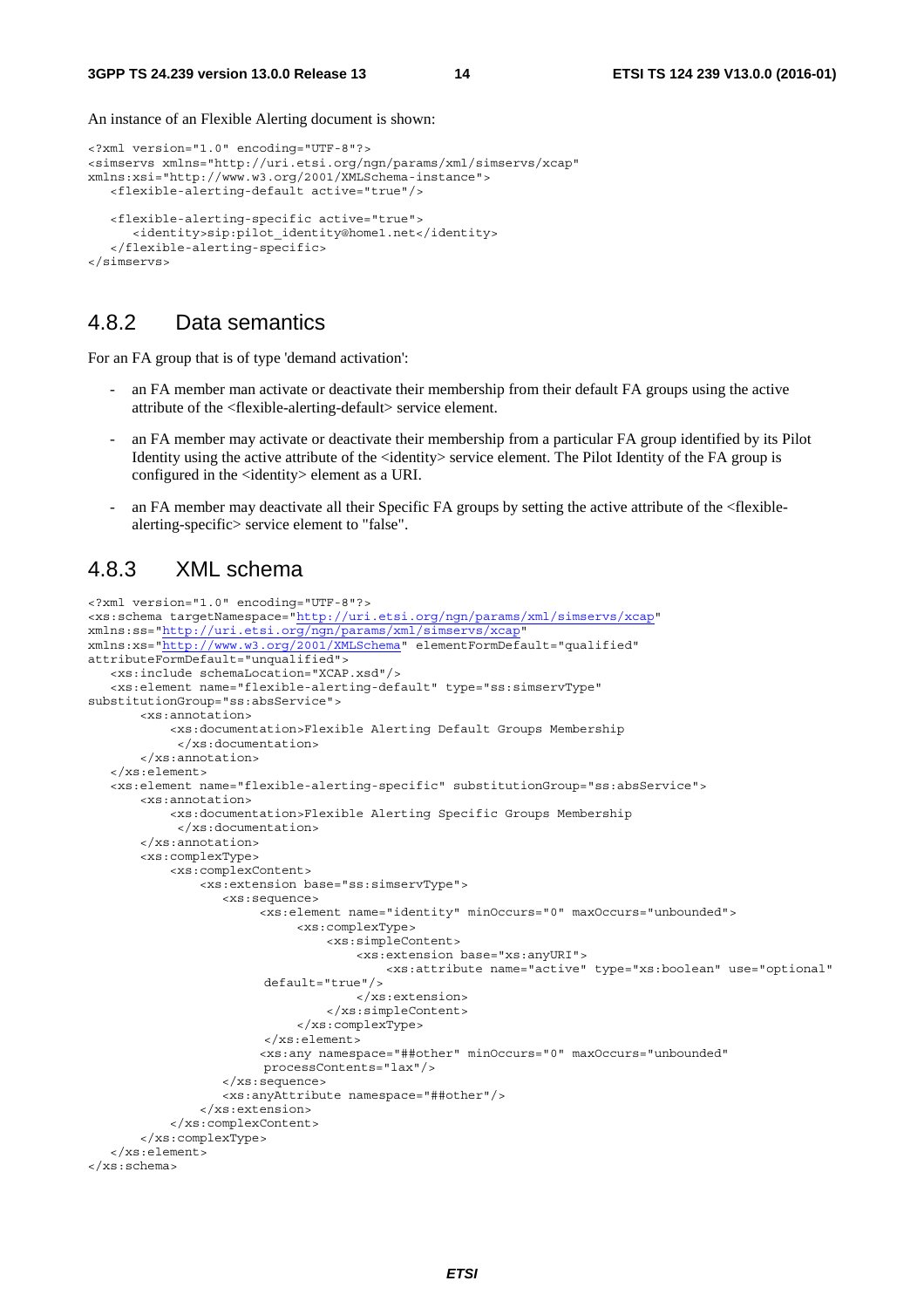## Annex A (informative): Signalling flows

## A.1 Scope of signalling flows

This annex gives examples of signalling flows for the FA service within the IP Multimedia (IM) Core Network (CN) subsystem based on the Session Initiation Protocol (SIP).

## A.2 Introduction

## A.3 FA model signalling flow

## A.3.1 Introduction

The following flow shows the establishment of a session between UE#1 and UE#2. The following flow is included:

subclause A.3.2 shows FA, when UE#1 and UE#2 have resources available and UE#3 does not have required resources available.

## A.3.2 FA when UE#1 and UE#2 have resources available and UE#3 does not have required resources available

Figure A.3.2-1 and figure A.3.2-2 show the FA service invoked when UE#1 sends an INVITE request to the Pilot Identity. UE#2 and UE#3 have registered public user identities that are included in the FA group. In this example, UE#1 and UE#2 have resources available prior to session initiation, whereas UE#3 does not have the required resources available before it receives the initial INVITE request. This example assumes that all the UEs involved in this session support the IMS Multimedia Telephony Communication Service.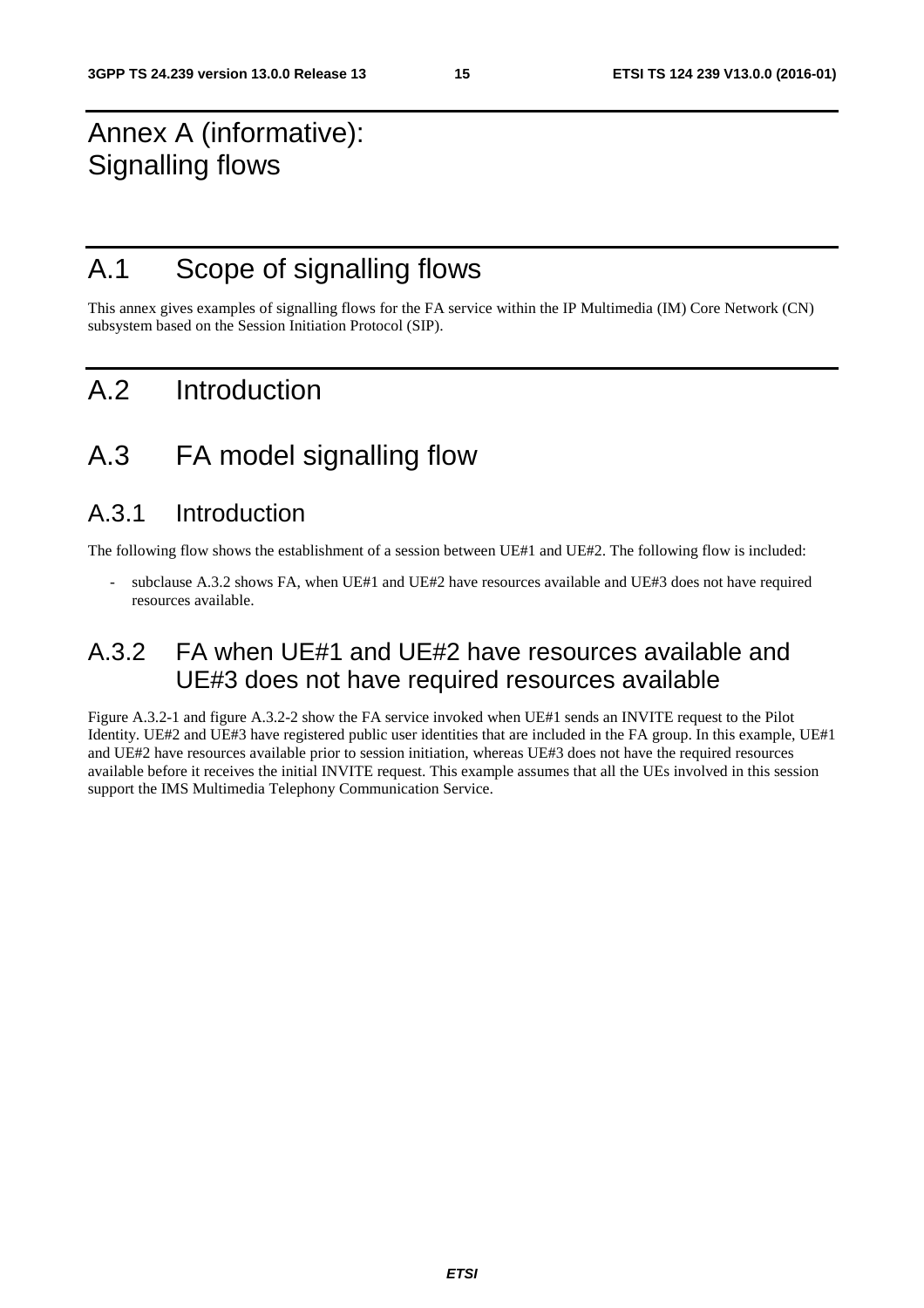

**Figure A.3.2-1: FA, UE#3 does not have required resources available**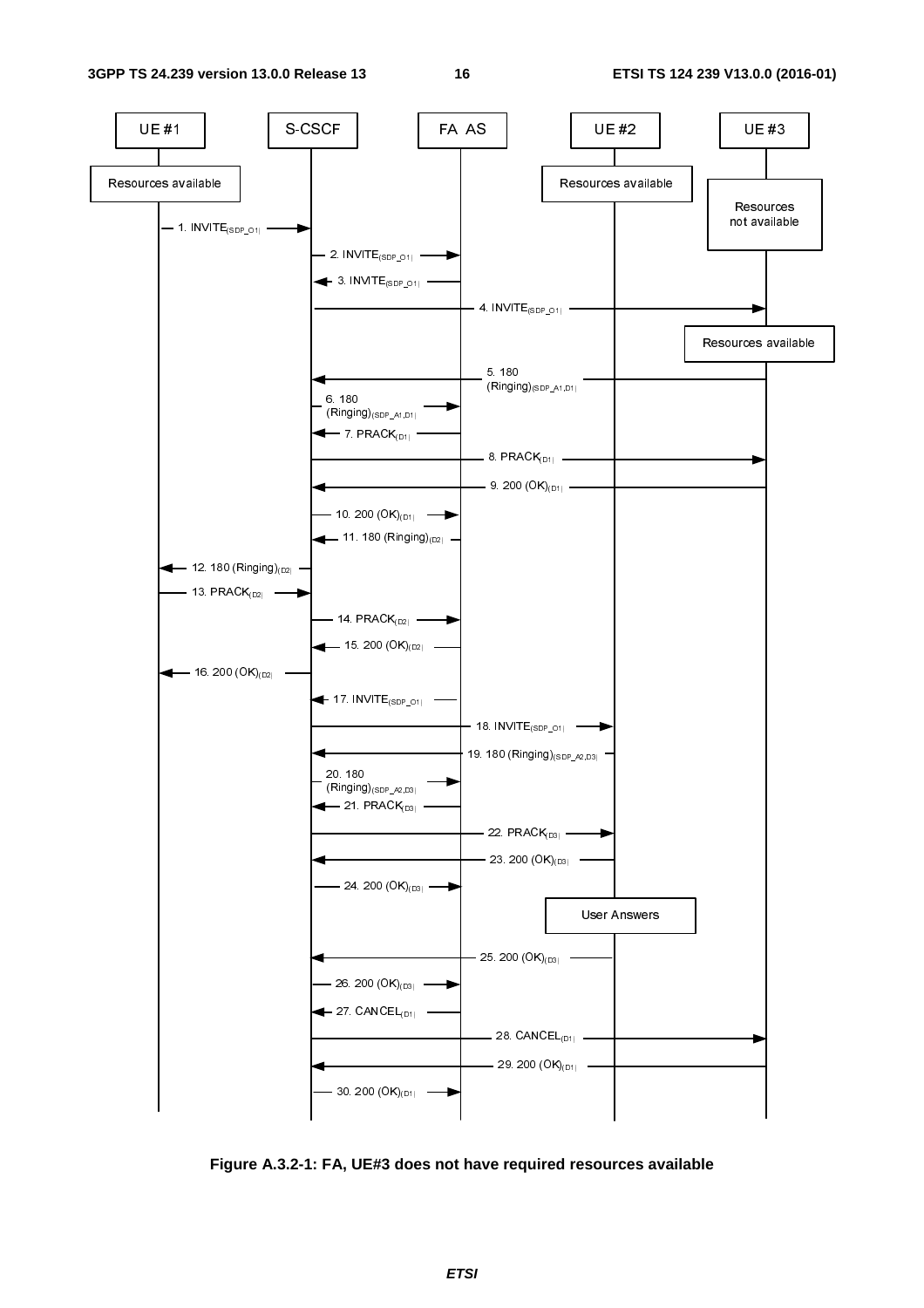

#### **Figure A.3.2-2: FA, UE#3 does not have required resources available**

#### **1 INVITE request (UE#1 to S-CSCF) see example in table A.3.2-1**

UE#1 sends a SIP INVITE request to the intermediate IM CN subsystem.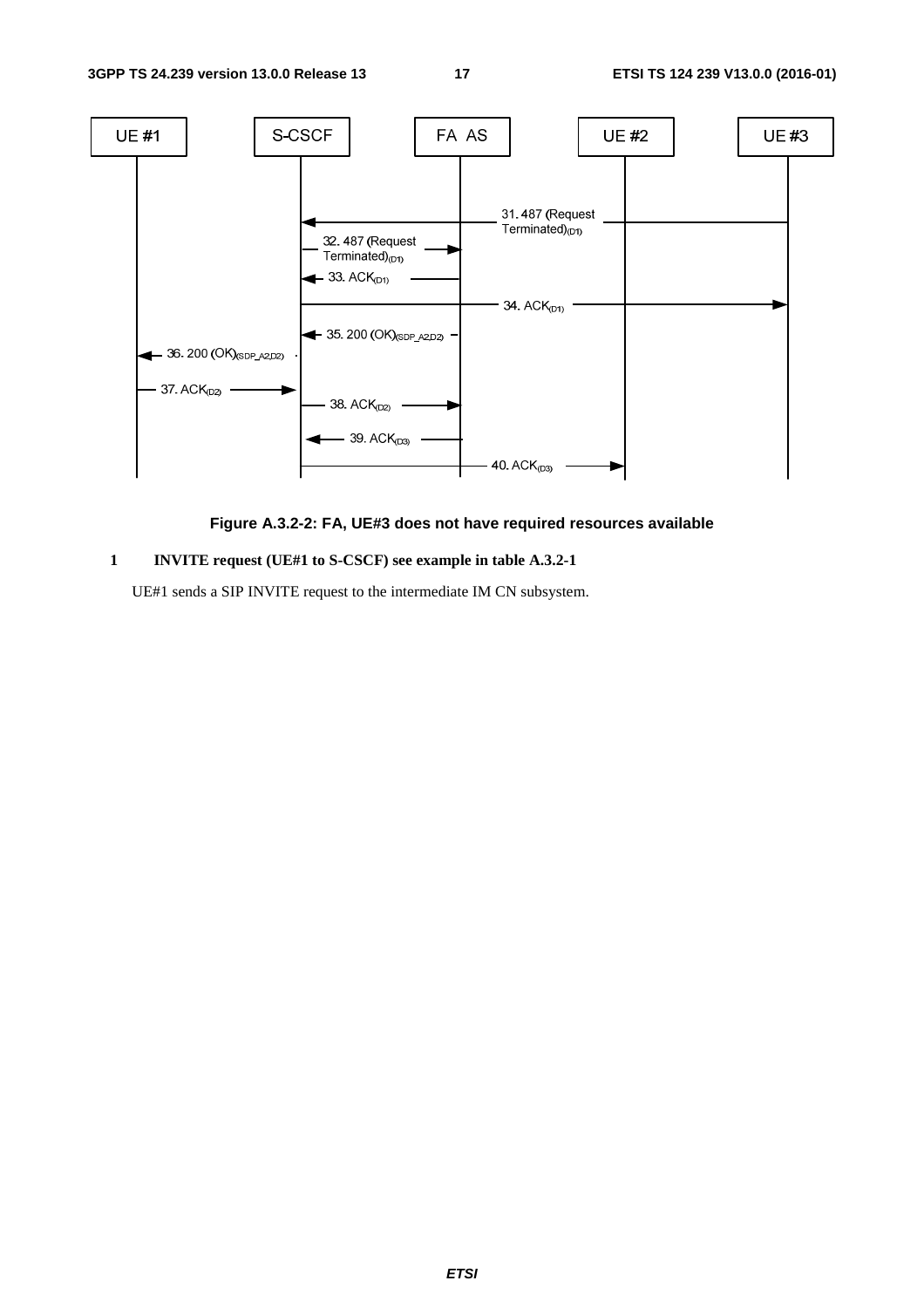#### **Table A.3.2-1: INVITE request (UE#1 to FA-AS)**

INVITE tel:+1-212-555-2222 SIP/2.0 Via: SIP/2.0/UDP [5555::aaa:bbb:ccc:ddd]:1357;comp=sigcomp;branch=z9hG4bKnashds7 Max-Forwards: 70 Route: <sip:pcscf1.visited1.net:7531;lr;comp=sigcomp>, <sip:scscf1.home1.net;lr> P-Preferred-Identity: "John Doe" <sip:user1\_public1@home1.net> P-Access-Network-Info: IEEE-802.11a P-Preferred-Service: urn:urn-7:3gpp-service.ims.icsi.mmtel Accept-Contact: \*;+g.3gpp.icsi-ref="urn%3Aurn-7%3gpp-service.ims.icsi.mmtel" Privacy: none From: <sip:user1\_public1@home1.net>;tag=171828 To: <tel:+1-212-555-2222> Call-ID: cb03a0s09a2sdfglkj490333 Cseq: 127 INVITE Require: sec-agree Supported: precondition, 100rel, gruu, 199 Proxy-Require: sec-agree Security-Verify: ipsec-3gpp; q=0.1; alg=hmac-sha-1-96; spi-c=98765432; spi-s=87654321; port-c=8642; port-s=7531 Contact: <sip:user1\_public1@home1.net;gr=urn:uuid:f81d4fae-7dec-11d0-a765- 00a0c91e6bf6>;+g.3gpp.icsi-ref="urn%3Aurn-7%3gpp-service.ims.icsi.mmtel" Allow: INVITE, ACK, CANCEL, BYE, PRACK, UPDATE, REFER, MESSAGE Accept:application/sdp,.application/3gpp-ims+xml Content-Type: application/sdp Content-Length: (…)  $v=0$ o=- 2987933615 2987933615 IN IP6 6666::aaa:bbb:ccc:ddd  $s=$ c=IN IP6 6666::aaa:bbb:ccc:ddd  $t=0$  0 m=video 3400 RTP/AVP 98 a=tcap:1 RTP/AVPF a=pcfg:1 t=1 b=AS:75 a=curr:qos local sendrecv a=curr:qos remote none a=des:qos mandatory local sendrecv a=des:qos none remote sendrecv  $a = r$ tpmap: 98 H263 a=fmtp:98 profile-level-id=0 m=audio 3456 RTP/AVP 97 96 a=tcap:1 RTP/AVPF  $a = pcfq:1$  t=1 b=AS:25.4 a=curr:qos local sendrecv a=curr:qos remote none a=des:qos mandatory local sendrecv a=des:qos none remote sendrecv a=rtpmap:97 AMR  $a = f m t p: 97$  mode-set=0, 2, 5, 7; maxframes=2 a=rtpmap:96 telephone-event

**Request-URI:** The request URI is set to the Pilot Identity of the FA group.

- **Supported:** The UE indicates support for preconditions, reliable provisional responses, gruu and the 199 provisional response.
- **SDP:** The SDP offer (SDP\_O) contains a set of codecs supported by UE#1 and desired by the calling user for this session. The local preconditions are indicated as fulfilled.

#### **2 INVITE request (S-CSCF to FA-AS)**

The S-CSCF forwards the SIP INVITE request to the FA-AS.

#### **3-4 INVITE request (FA-AS to UE#3)**

 The Pilot Identity included in the Request-URI in the received INVITE request is mapped to the public user identities of the individual FA members in the FA group. The FA-AS forwards the INVITE request to the individual FA members in the FA group. The FA-AS forwards the INVITE request to UE#3, with the Request-URI set the public user identity which is an identity included in the FA group and registered from UE#3.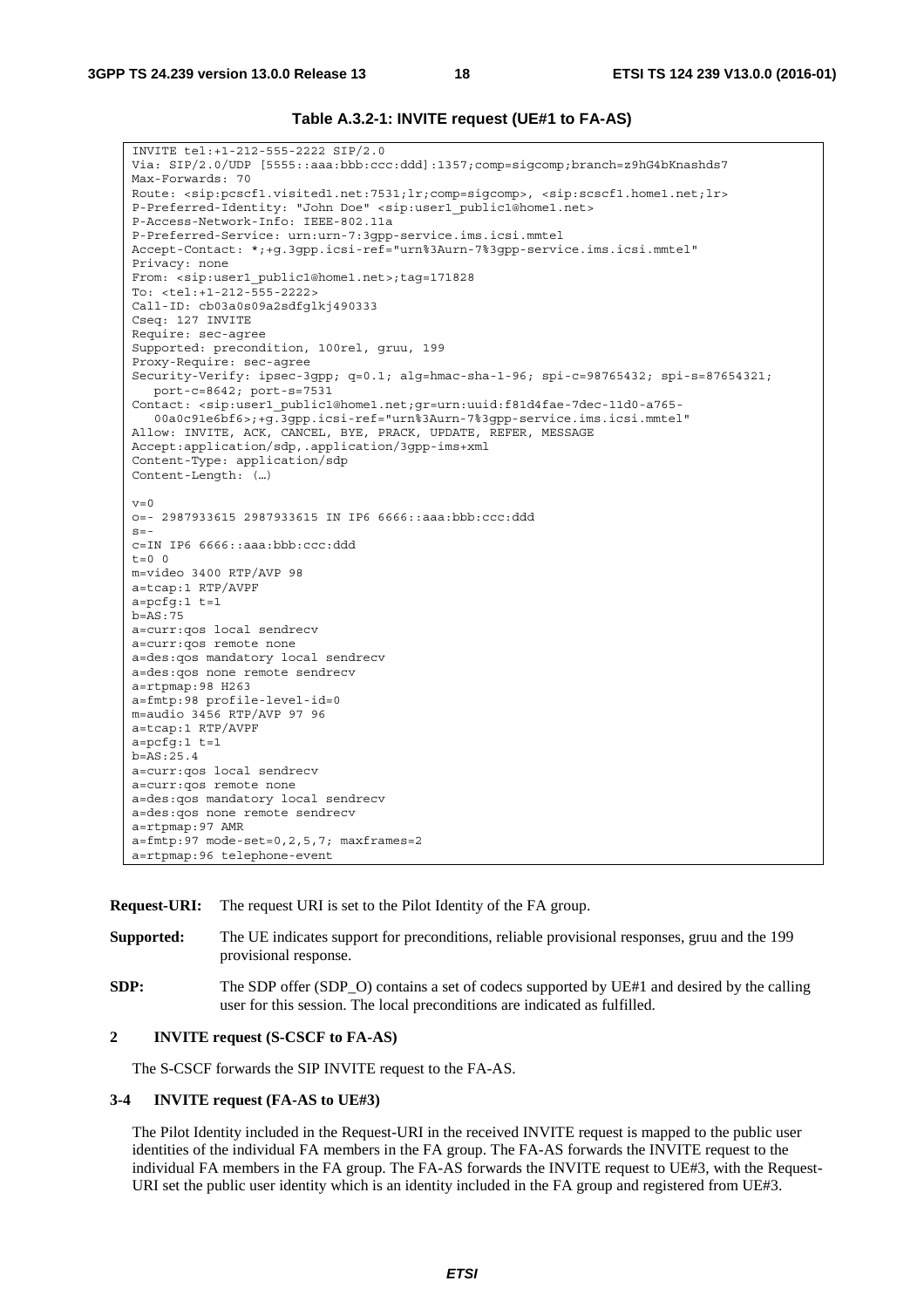#### **5-6 180 (Ringing) provisional response (UE#3 to FA-AS) see example in table A.3.2-2**

 The called party is alerted. UE#3 sends a reliable SIP 180 (Ringing) provisional response for the INVITE request to the FA-AS.

**Table A.3.4-2: 180 (Ringing) response (UE#3 to FA-AS)** 

SIP/2.0 180 Ringing Via: SIP/2.0/UDP pcscf2.visited2.net:5088;comp=sigcomp;branch=z9hG4bK361k21.1, SIP/2.0/UDP scscf2.home2.net;branch=z9hG4bK764XC12.1, SIP/2.0/UDP faas.home2.net;branch=z9hG4bK764Q32.1, SIP/2.0/UDP scscf2.home2.net;branch=z9hG4bK764z87.1, SIP/2.0/UDP icscf2\_s.home2.net;branch=z9hG4bK871y12.1, SIP/2.0/UDP scscf1.home1.net;branch=z9hG4bK332b23.1, SIP/2.0/UDP pcscf1.visited1.net;branch=z9hG4bK240f34.1, SIP/2.0/UDP [5555::aaa:bbb:ccc:ddd]:1357;comp=sigcomp;branch=z9hG4bKnashds7 Record-Route: <sip:pcscf2.visited2.net:5088;lr;comp=sigcomp>, <sip:scscf2.home2.net;lr>, <sip:scscf1.home1.net;lr>, <sip:pcscf1.visited1.net;lr> From: To: <tel:+1-212-555-1001>;tag=6322 Call-ID: Cseq: Require: 100rel, precondition Allow: INVITE, ACK, CANCEL, BYE, PRACK, UPDATE, REFER, MESSAGE RSeq: 9021 Contact: <sip:user3\_public1@visited1.net;gr=urn:uuid:f81d4fae-7dec-11d0-a765- 00a0c91er2d2>;+g.3gpp.icsi-ref="urn%3Aurn-7%3gpp-service.ims.icsi.mmtel" Content-Type: application/sdp Content-Length: (…)  $v=0$ o=- 2987933615 2987933615 IN IP6 6666::eee:fff:aaa:bbb  $s=$ c=IN IP6 6666::eee:fff:aaa:bbb  $t=0$  0 m=video 3400 RTP/AVPF 98  $a=acfq:1$   $t=1$  $b = AS \cdot 75$ a=curr:qos local sendrecv a=curr:qos remote sendrecv a=des:qos mandatory local sendrecv a=des:qos mandatory remote sendrecv a=rtpmap:98 H263 a=fmtp:98 profile-level-id=0 m=audio 3456 RTP/AVPF 97 96  $a = acfg:1 t=1$  $b=AS:25.4$ a=curr:qos local sendrecv a=curr:qos remote sendrecv a=des:qos mandatory local sendrecv a=des:qos mandatory remote sendrecv a=rtpmap:97 AMR a=fmtp:97 mode-set=0,2,5,7; maxframes

**SDP:** The SDP answer (SDP\_A1) contains a set of codecs to be used for the session. The local preconditions are indicated as fulfilled.

#### **7-8 PRACK request (FA-AS to UE#3)**

 FA-AS sends a SIP PRACK request, which acknowledges the SIP 180 (Ringing) provisional response, to UE##3.

#### **9-10 200 (OK) response to PRACK (UE#3 to FA-AS)**

UE#3 sends a SIP 200 (OK) response for the SIP PRACK request to FA-AS.

#### **11-12 180 (Ringing) provisional response (FA-AS to UE#1)**

The FA-AS sends a reliable SIP 180 (Ringing) provisional response to UE#1.

An early dialog (D2) is established between UE#1 and the FA-AS.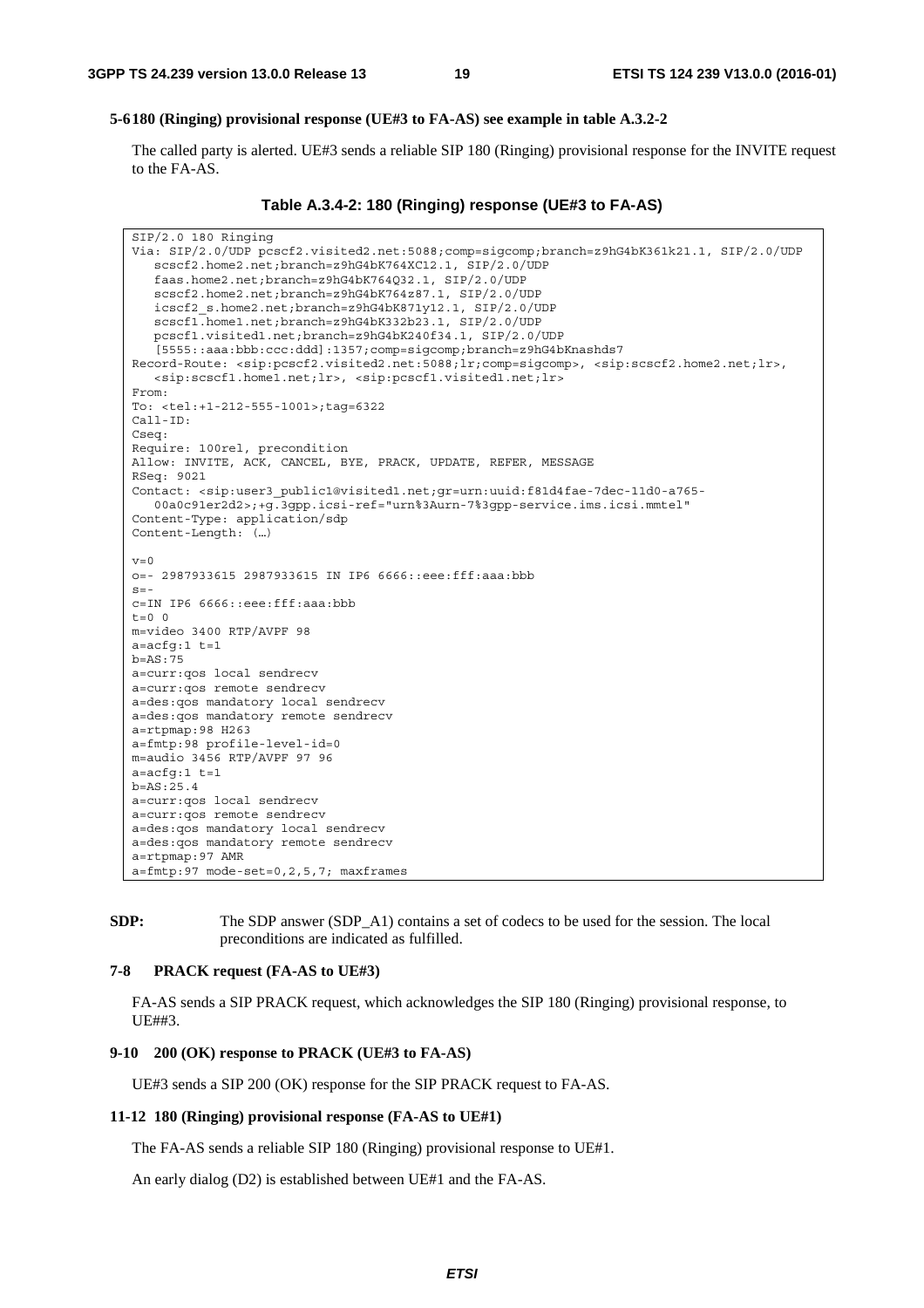#### **13-14 PRACK request (UE#1 to FA-AS)**

 UE#1 sends a SIP PRACK request, which acknowledges the SIP 180 (Ringing) provisional response, to the FA-AS.

#### **15-16 200 (OK) response to PRACK (FA-AS to UE#1)**

The FA-AS sends a SIP 200 (OK) response for the SIP PRACK request to UE#1.

#### **17-18 INVITE request (FA-AS to UE#2)**

 The Pilot Identity included in the Request-URI in the received INVITE request is mapped to the public user identities of the individual FA members in the FA group. The FA-AS forwards the INVITE request to the individual FA members in the FA group. In parallel to forwarding the request to UE #3 (see step 3), the FA-AS forwards the request to UE#2, with the Request-URI set the public user identity which is an identity included in the FA group and registered from UE#2.

#### **19-20 180 (Ringing) provisional response (UE#2 to FA-AS) see example in table A.3.2-2**

 The called party is alerted. UE#2 sends a reliable SIP 180 (Ringing) provisional response for the INVITE request to the FA-AS.

**Table A.3.4-3: 180 (Ringing) response (UE#2 to FA-AS)** 

| $SIP/2.0$ 180 Ringing                                                                                                                                             |
|-------------------------------------------------------------------------------------------------------------------------------------------------------------------|
| Via: SIP/2.0/UDP pcscf2.visited2.net:5088;comp=sigcomp;branch=z9hG4bK361k21.1, SIP/2.0/UDP                                                                        |
| scscf2.home2.net;branch=z9hG4bK764XC12.1, SIP/2.0/UDP                                                                                                             |
| faas.home2.net;branch=z9hG4bK764Q32.1, SIP/2.0/UDP                                                                                                                |
| scscf2.home2.net;branch=z9hG4bK764z87.1, SIP/2.0/UDP                                                                                                              |
| icscf2 s.home2.net;branch=z9hG4bK871y12.1, SIP/2.0/UDP                                                                                                            |
| scscf1.home1.net;branch=z9hG4bK332b23.1, SIP/2.0/UDP                                                                                                              |
| pcscf1.visited1.net;branch=z9hG4bK240f34.1, SIP/2.0/UDP                                                                                                           |
| [5555::aaa:bbb:ccc:ddd]:1357;comp=sigcomp;branch=z9hG4bKnashds7                                                                                                   |
| Record-Route: <sip:pcscf2.visited2.net:5088;lr;comp=siqcomp>, <sip:scscf2.home2.net;lr>,</sip:scscf2.home2.net;lr></sip:pcscf2.visited2.net:5088;lr;comp=siqcomp> |
| <sip:scscf1.home1.net;lr>, <sip:pcscf1.visited1.net;lr></sip:pcscf1.visited1.net;lr></sip:scscf1.home1.net;lr>                                                    |
| From:                                                                                                                                                             |
| To: $1 - 212 - 555 - 1002$                                                                                                                                        |
| $Call-ID:$                                                                                                                                                        |
| Cseq:                                                                                                                                                             |
| Require: 100rel, precondition                                                                                                                                     |
| Allow: INVITE, ACK, CANCEL, BYE, PRACK, UPDATE, REFER, MESSAGE                                                                                                    |
| RSeq: 7187                                                                                                                                                        |
| Contact: <sip:user2 public1@visited1.net;gr="urn:uuid:f81d4fae-7dec-11d0-a765-&lt;/td"></sip:user2>                                                               |
| 00a0c91ewxyz>;+q.3qpp.icsi-ref="urn%3Aurn-7%3qpp-service.ims.icsi.mmtel"                                                                                          |
| Content-Type: application/sdp                                                                                                                                     |
| Content-Length: ()                                                                                                                                                |
|                                                                                                                                                                   |
| $v=0$                                                                                                                                                             |
| o = - 2987933615 2987933615 IN IP6 6666::eee:fff:aaa:ccc                                                                                                          |
| $S = -$                                                                                                                                                           |
| c=IN IP6 6666::eee:fff:aaa:ccc                                                                                                                                    |
| $t=0$ 0                                                                                                                                                           |
| m=video 3400 RTP/AVPF 98                                                                                                                                          |
| $a = acfg:1 t=1$                                                                                                                                                  |
| $b = AS : 75$                                                                                                                                                     |
| a=curr:qos local sendrecv                                                                                                                                         |
| a=curr: qos remote sendrecv                                                                                                                                       |
| a=des: qos mandatory local sendrecv                                                                                                                               |
| a=des: qos mandatory remote sendrecv                                                                                                                              |
| a=rtpmap:98 H263                                                                                                                                                  |
| a=fmtp:98 profile-level-id=0                                                                                                                                      |
| $m =$ audio 3456 RTP/AVPF 97 96                                                                                                                                   |
| $a = acfg:1 t=1$                                                                                                                                                  |
| $b = AS: 25.4$                                                                                                                                                    |
| a=curr:gos local sendrecv                                                                                                                                         |
| a=curr: qos remote sendrecv                                                                                                                                       |
| a=des:gos mandatory local sendrecv                                                                                                                                |
| a=des: qos mandatory remote sendrecv                                                                                                                              |
| a=rtpmap:97 AMR                                                                                                                                                   |
| $a = \text{fmtp: } 97 \text{ mode-set} = 0, 2, 5, 7; \text{ maxframes}$                                                                                           |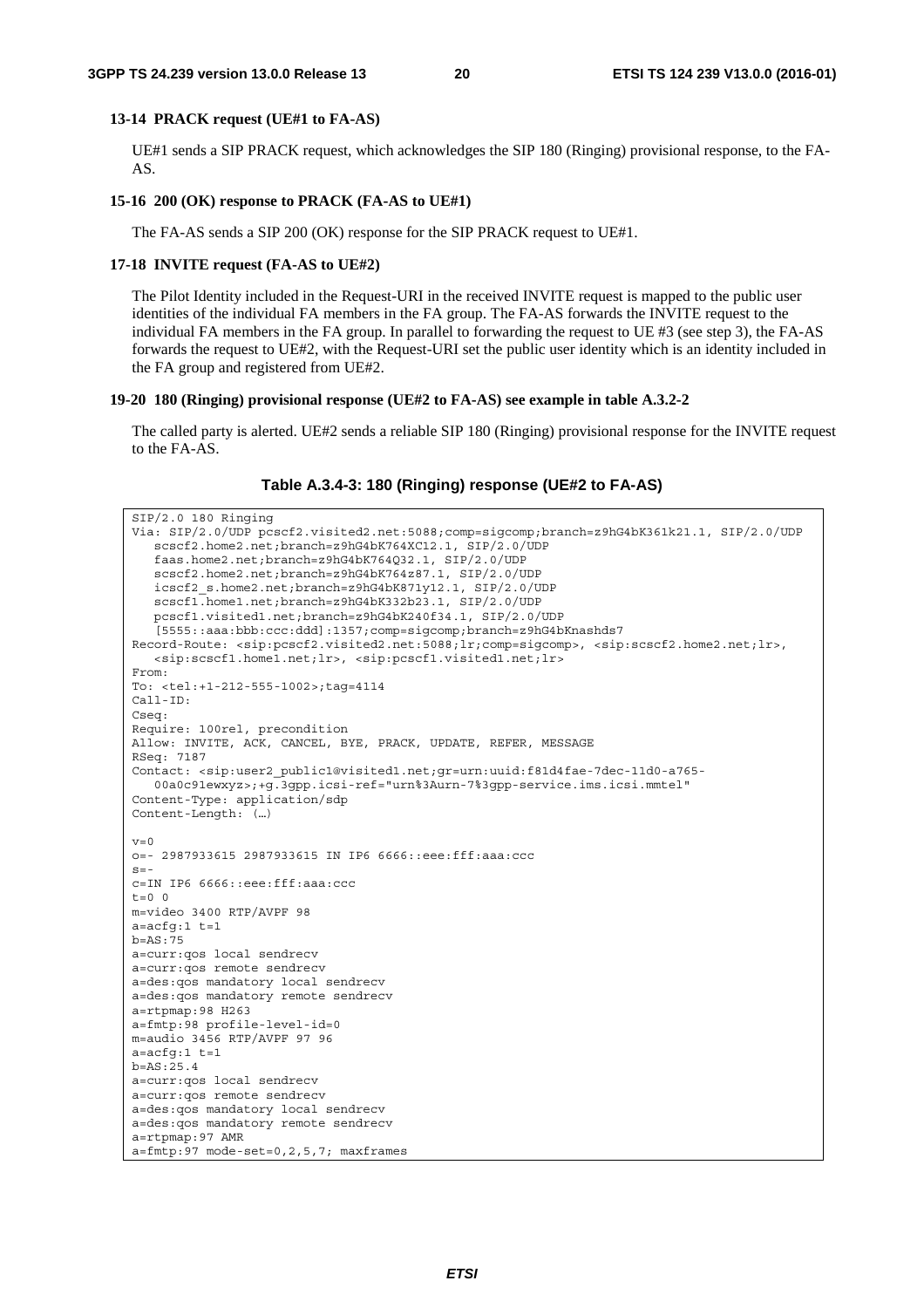#### **3GPP TS 24.239 version 13.0.0 Release 13 21 ETSI TS 124 239 V13.0.0 (2016-01)**

**SDP:** The SDP answer (SDP\_A2) contains a set of codecs to be used for the session. The local preconditions are indicated as fulfilled.

#### **21-22 PRACK request (FA-AS to UE#2)**

FA-AS sends a SIP PRACK request, which acknowledges the SIP 180 (Ringing) provisional response, to UE#2.

#### **23-24 200 (OK) response to PRACK (UE#2 to FA-AS)**

UE#2 sends a SIP 200 (OK) response for the SIP PRACK request to FA-AS.

#### **25-26 200 (OK) response to INVITE (UE#2 to FA-AS)**

 The called party answers the call. UE#2 sends a SIP 200 (OK) final response for the SIP INVITE request to the FA-AS.

#### **27-28 CANCEL request (FA-AS to UE#3)**

FA-AS sends a SIP CANCEL request, to cancel early dialog D1, to UE#3.

#### **29-30 200 (OK) response to CANCEL (UE#3 to FA-AS)**

UE#3 sends a SIP 200 (OK) response for the SIP PRACK request to FA-AS.

#### **31-32 487 (Request Terminated) (UE#3 to FA-AS)**

UE#3 sends a SIP 487 (Request Terminated), to cancel early dialog D1, to FA-AS.

#### **33-34 ACK request to CANCEL (FA-AS to FA-UE#3)**

FA-AS sends a SIP ACK request, which acknowledges the 200 (OK) to CANCEL, to UE#3.

#### **35-36 200 (OK) response to INVITE (FA-AS to UE#1)**

 In parallel to sending the CANCEL request to UE#3 (see step 27), the FA-AS sends a SIP 200 (OK) response to UE#1. The response contains SDP answer (SDP\_A2).

#### **37-38 ACK request (UE#1 to FA-AS)**

UE#1 sends a SIP ACK request, which acknowledges the SIP 200 (OK) final response, to FA-AS.

#### **39-40 ACK request (FA-AS to UE#2)**

FA-AS sends a SIP ACK request, which acknowledges the SIP 200 (OK) final response, to UE#2.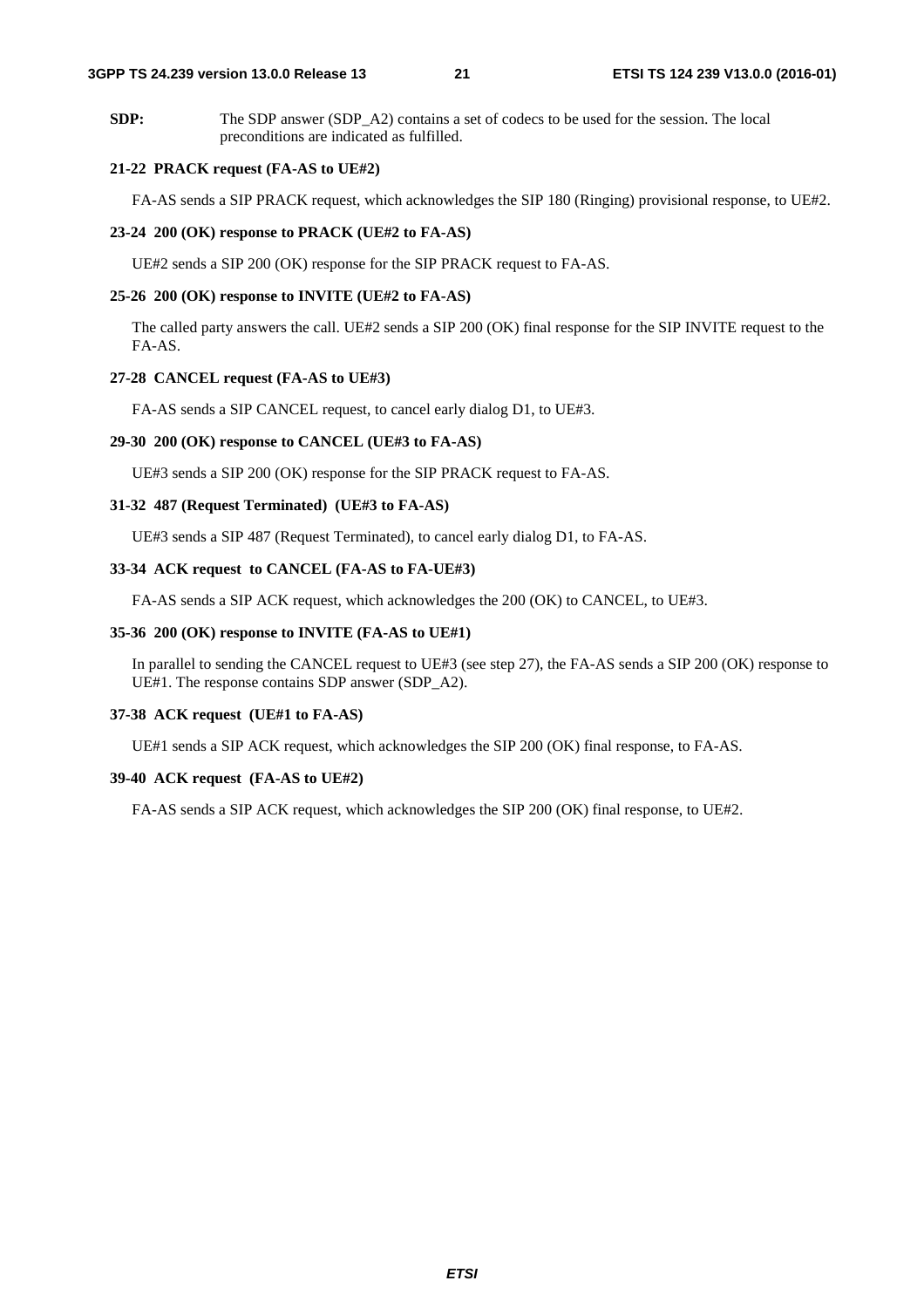## Annex B (informative): Example of filter criteria

This annex provides an example of a filter criterion that triggers SIP requests that are subject to initial filter criteria evaluation.

When the initial request matches the conditions of the next unexecuted IFC rule for the served user which points to the FA service and the, the communication is forwarded to the AS.

An example of an Initial Filter Criteria (IFC) Trigger Point configurations under the assumption that the FA service is a standalone service that can be invoked by a very specific triggerpoint active at the destination S-CSCF:

- (Method="INVITE" AND Header="Request-URI").

NOTE 1: The coding of the Initial Filter Criteria is described in 3GPP TS 29.228 [7].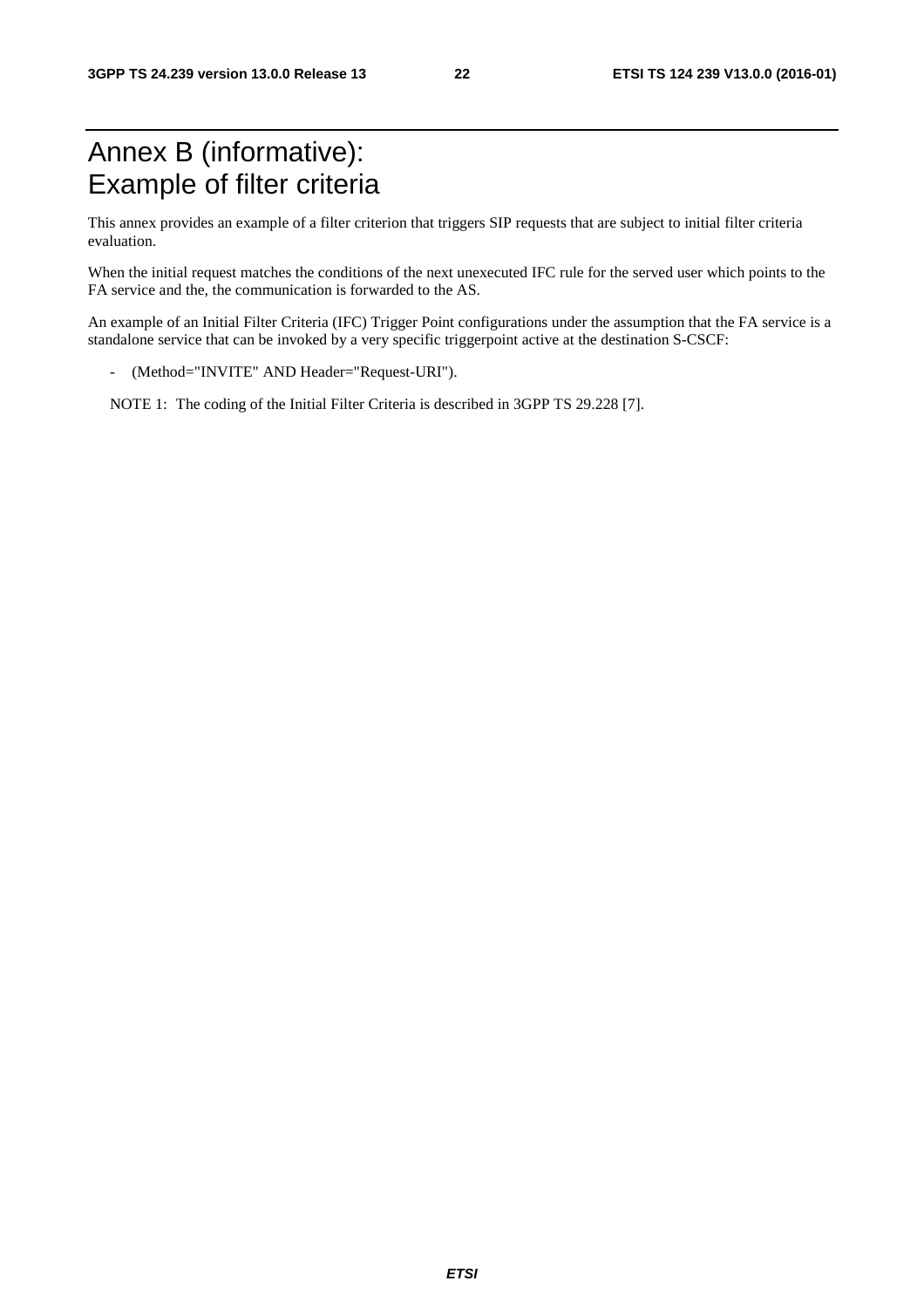## Annex C (informative): Change history

| <b>Change history</b> |         |                  |           |  |                                                                                                                                |        |            |
|-----------------------|---------|------------------|-----------|--|--------------------------------------------------------------------------------------------------------------------------------|--------|------------|
| Date                  | TSG#    | <b>TSG Doc.</b>  | <b>CR</b> |  | <b>Rev Subject/Comment</b>                                                                                                     | Old    | <b>New</b> |
| 2008-01               |         |                  |           |  | Rapporteurs input framework document                                                                                           | 0.0.0  | 0.0.1      |
| 2008-04               |         |                  |           |  | Implementation of CRs agreed at CT1#52 as follows: C1-081362,<br>C1-081363, C1-081364, C1-081365                               | 0.0.1  | 0.1.0      |
| 2008-04               |         |                  |           |  | Miscellaneous editorial corrections                                                                                            | 0.1.0  | 0.1.1      |
| 2008-05               |         |                  |           |  | Implemented C1-082034, C1-082035                                                                                               |        | 0.2.0      |
| 2008-07               |         |                  |           |  | Implemented C1-082448, C1-082662 from CT1#54                                                                                   |        | 0.3.0      |
| 2008-08               |         |                  |           |  | Implemented C1-082959, C1-083207, C1-083371, C1-083372 from<br>CT1#55                                                          |        | 0.4.0      |
| 2008-09               |         |                  |           |  | Version 1.0.0 created for presentation to TSG CT#41 for<br>information                                                         | 0.4.0  | 1.0.0      |
| 2008-11               |         |                  |           |  | Implemented the following CRs after CT1#56:<br>C1-085095, C1-085096, C1-085097, C1-085273, C1-085274, C1-<br>085276, C1-085457 |        | 1.1.0      |
| 2008-11               |         |                  |           |  | Version 2.0.0 created for presentation to TSG CT#42 for approval                                                               | 1.1.0  | 2.0.0      |
| 2008-12               | CT-42   |                  |           |  | Version 8.0.0 created after approval in CT#42                                                                                  | 2.0.0  | 8.0.0      |
| 2009-03               | $CT-43$ | CP-090121 0001   |           |  | Correction of URN-value for Service Identifiers                                                                                | 8.0.0  | 8.1.0      |
| 2009-03               | CT-43   | CP-090143 0002   |           |  | Service configuration XML schema for IMS Flexible Alerting                                                                     | 8.0.0  | 8.1.0      |
| 2009-03               | CT-43   | CP-090143 0003   |           |  | Flow updates                                                                                                                   | 8.0.0  | 8.1.0      |
| 2009-12               | CT-46   | CP-090910 0004   |           |  | Correction of FA XML schema - activation                                                                                       | 8.1.0  | 8.2.0      |
| 2009-12               | CT-46   | CP-090910 0005   |           |  | Removal of editor's notes from 24.239                                                                                          | 8.1.0  | 8.2.0      |
| 2009-12               | CT-46   |                  |           |  | Upgrade to Rel-9                                                                                                               | 8.2.0  | 9.0.0      |
| 2011-03               | CT-51   |                  |           |  | Upgrade to Rel-10                                                                                                              | 9.0.0  | 10.0.0     |
| 2012-09               | CT-57   |                  |           |  | Upgrade to Rel-11                                                                                                              | 10.0.0 | 11.0.0     |
| 2013-06               | CT-60   | CP-130265 0006 3 |           |  | Flexible Alerting-Sequential mode                                                                                              | 11.0.0 | 12.0.0     |
| 2015-12               | CT-70   |                  |           |  | Upgrade to Rel-13                                                                                                              | 12.0.0 | 13.0.0     |